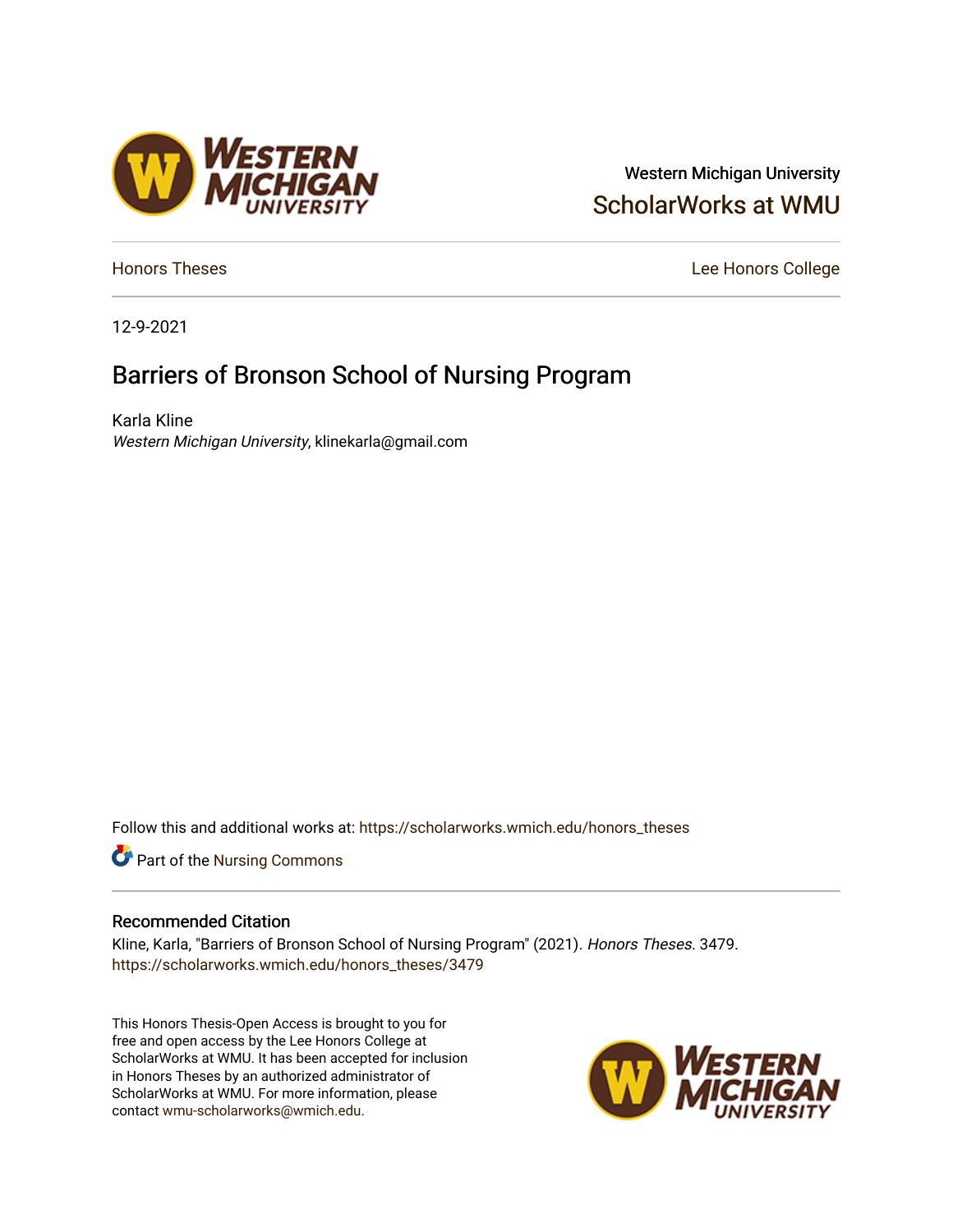Barriers to Student Success in Bronson School of Nursing Program

Karla Kline

Lee Honors College

Western Michigan University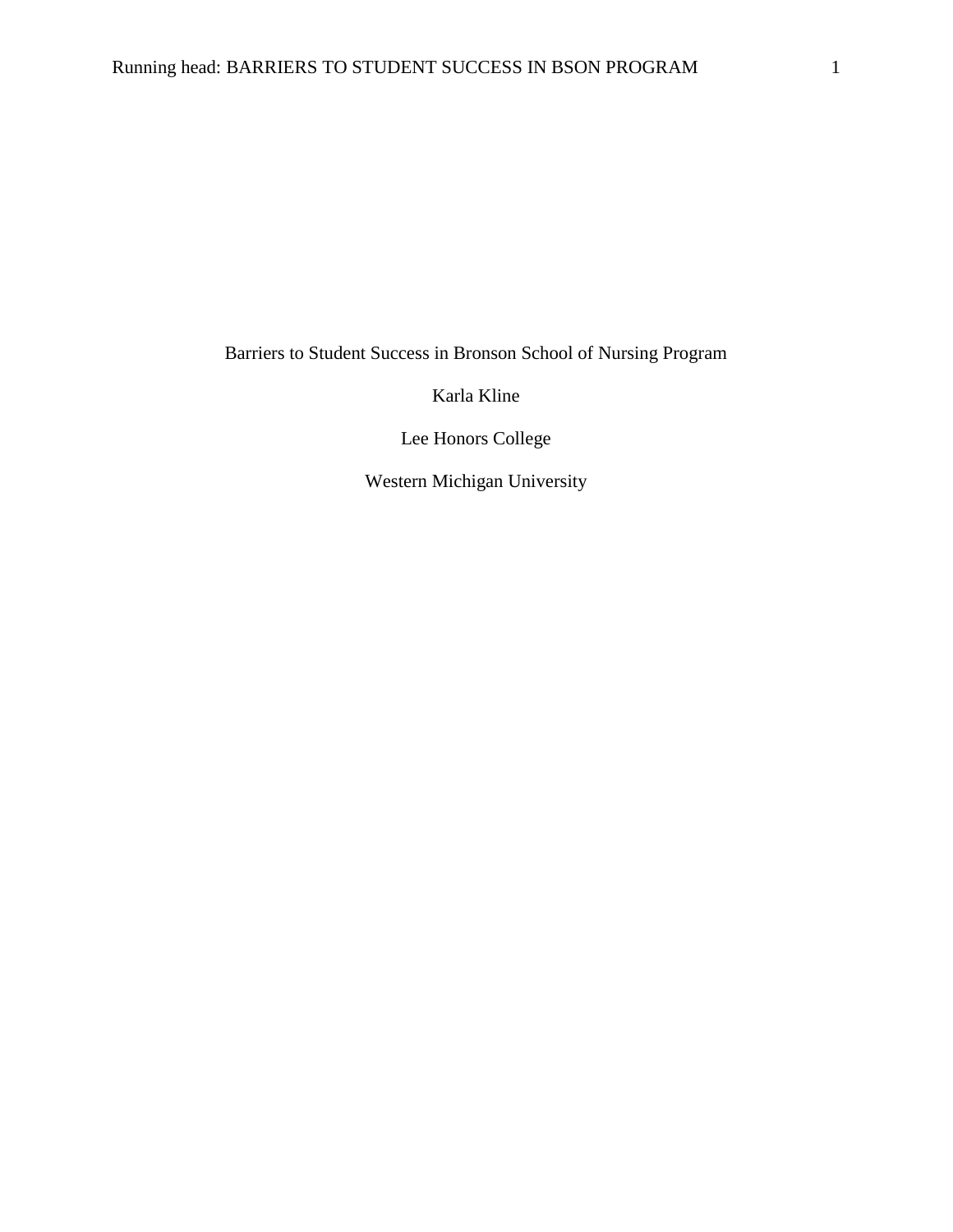#### **Abstract**

Aside from the rigorous coursework of nursing school, nursing students experience various barriers that impact their academic success. Barriers to successful completion of traditional Bachelor of Science of Nursing (BSN) programs include isolation, lack of peer connections, lack of faculty connections, lack of family support, lack of financial support, and mental health struggles (Shaw, 2015) (Seal & Woods, 2021). This research will aim at assessing and exploring these barriers students are facing, along with the additional or exacerbated barriers the COVID-19 pandemic has surfaced.

This study will expand on the research conducted by Shaw (2015), in which she examined the barriers that students in the Bronson School of Nursing (BSON) program, at Western Michigan University (WMU) were facing. Furthermore, this research will help determine if the recommendations derived from Shaw (2015), such as peer-mentoring programs, have been implemented. An additional lens brought about by the COVID-19 pandemic is necessary to integrate into this research, due to current experiences and limited research regarding the association of the pandemic with the challenges of nursing school. Research on this subject will assist in better preparation for future nursing students and faculty.

In short, this research will assess the challenges BSON students are facing during completion of the program and the additional barriers the pandemic has contributed. The study will examine whether solutions to previously identified barriers have been implemented and what impact these solutions are yielding. The survey administered will be geared towards students enrolled in the nursing program at WMU, with animosity preserved at all times. Participants will be recruited via email with informed consent included. There are limited risks associated with the study. After data collection and analysis has been performed, a discussion of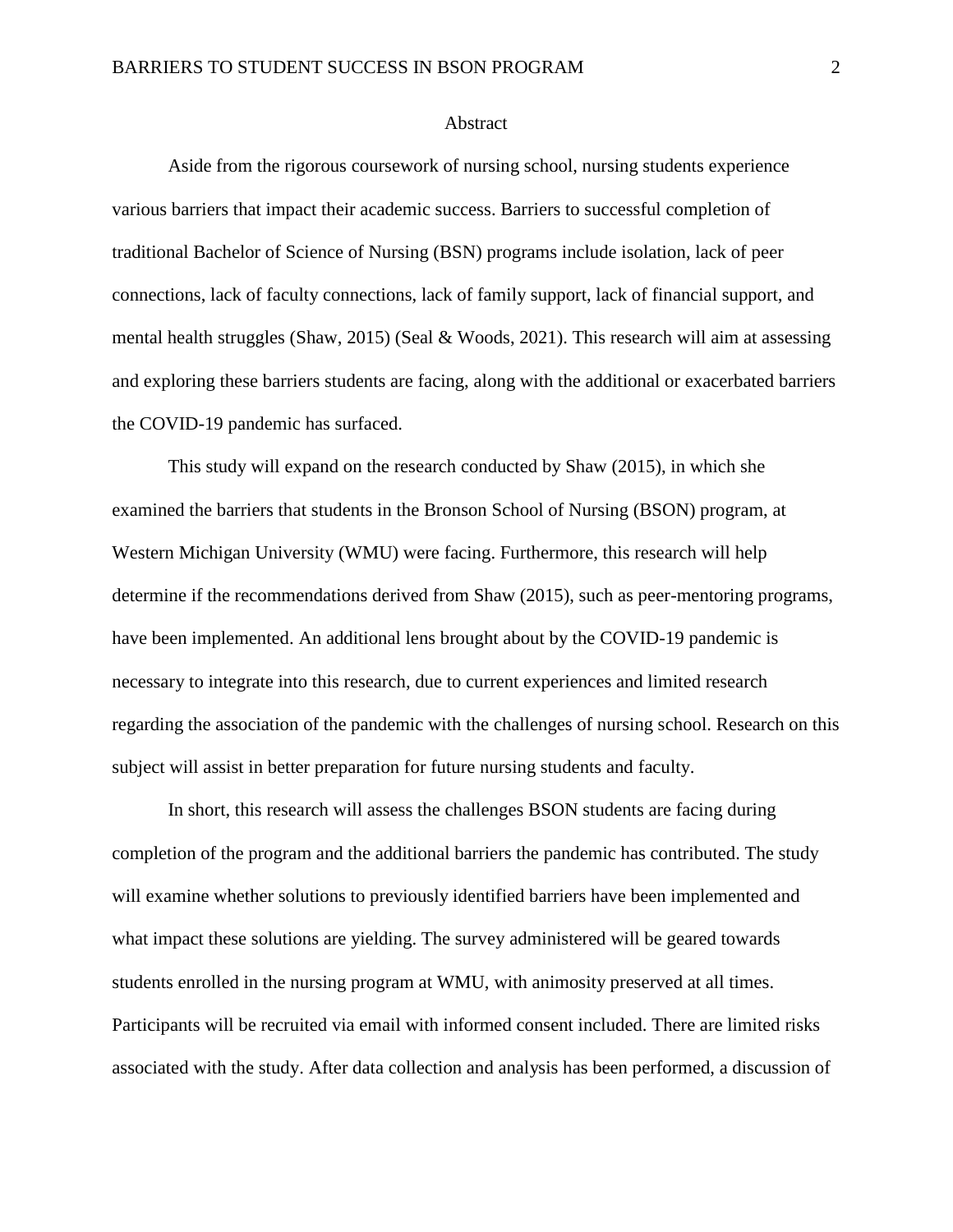findings will be posed and further recommendations will be made. This research will assist in

cultivating ideas of future solutions for current issues.

*Keywords*: nursing, student, academic, success, COVID-19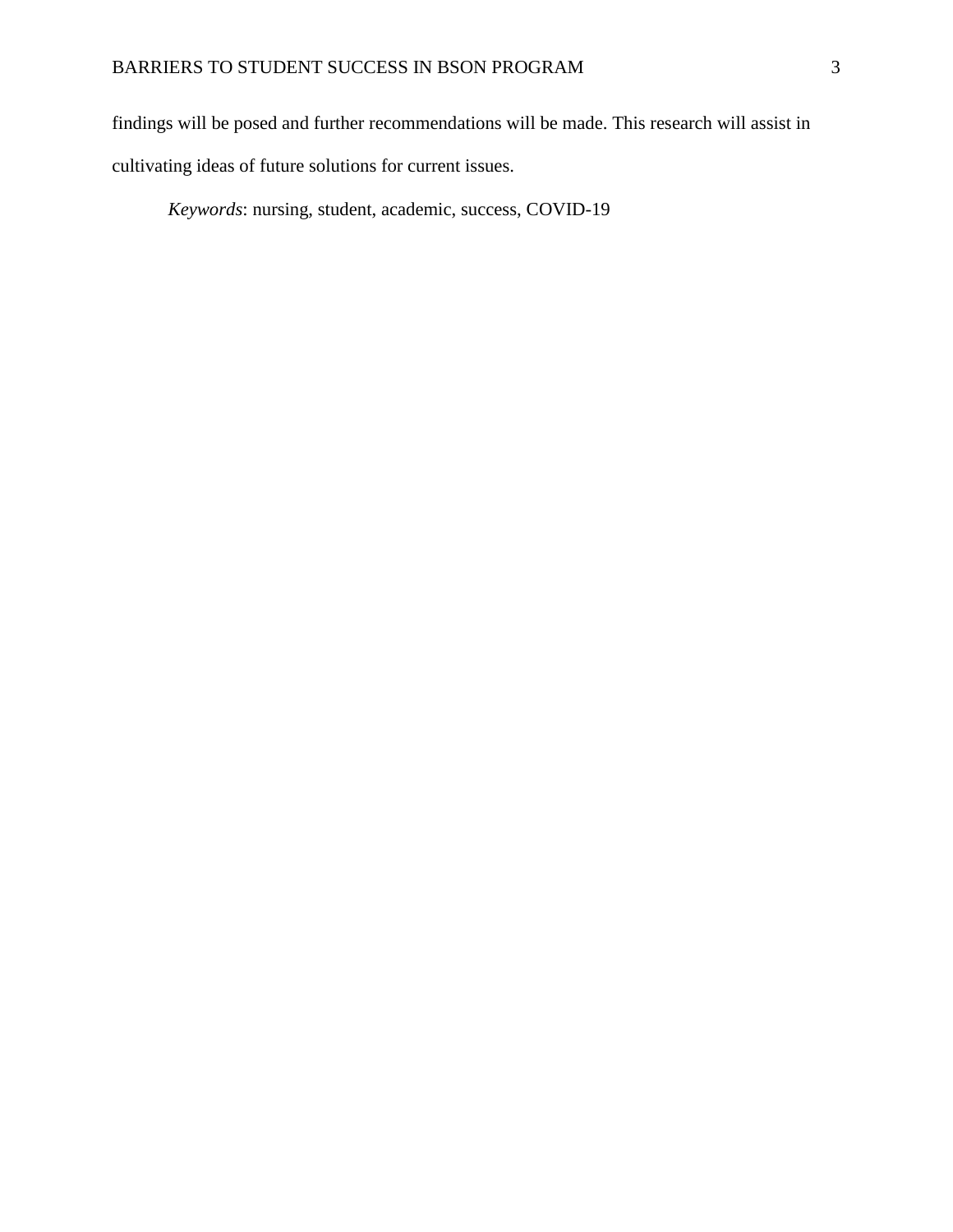Barriers to Student Success in Bronson School of Nursing Program

#### **Background of Literature**

Nursing programs are environments of high-stress and intense academic coursework, and it is important for students to feel supported during their academic time. However, different factors contribute to multi-faceted challenges students experience throughout the completion of their programs. Nursing students have experienced a lack of faculty support and mentorship (Shaw, 2015) (Onovo, 2019), lack of peer support (Shaw, 2015), struggles balancing school and work, poor retention with minimal faculty intervention (Mooring, 2016), difficulty with teaching and learning styles (Onovo, 2019), living situations not conducive for learning (Mthimunye & Daniels, 2020), financial struggles, lack of awareness of resources (Seal & Woods, 2021), and negative interactions associated with a lack of diversity of faculty and peers (Diefenbeck, Michalec, & Alexander, 2016). These factors can be difficult to navigate and have all impacted students' academic success within nursing school. Underrepresented minorities encounter multiple additional barriers that must be considered, as well (Williams, Bourgault, Valenti, Howie, & Mathur, 2018)

Considering these challenges, a crucial aspect of student life in the past year has been the addition of how the COVID-19 pandemic has impacted studies. A large barrier arising out of the pandemic involves creating a safe environment for students. Nursing students, in particular, have been affected by a disruption in clinical experiences, whereas many clinical sites have been unable to accommodate students and their learning needs (Drenkard, Sakallaris, Deyo, Abdillahi, & Hahn, 2021). Fear of the virus, isolation, and mental health struggles have also played a role in student success (Hamadeh Kerbage, Garvey, Willetts, & Olasoji, 2021). Navigating uncertainty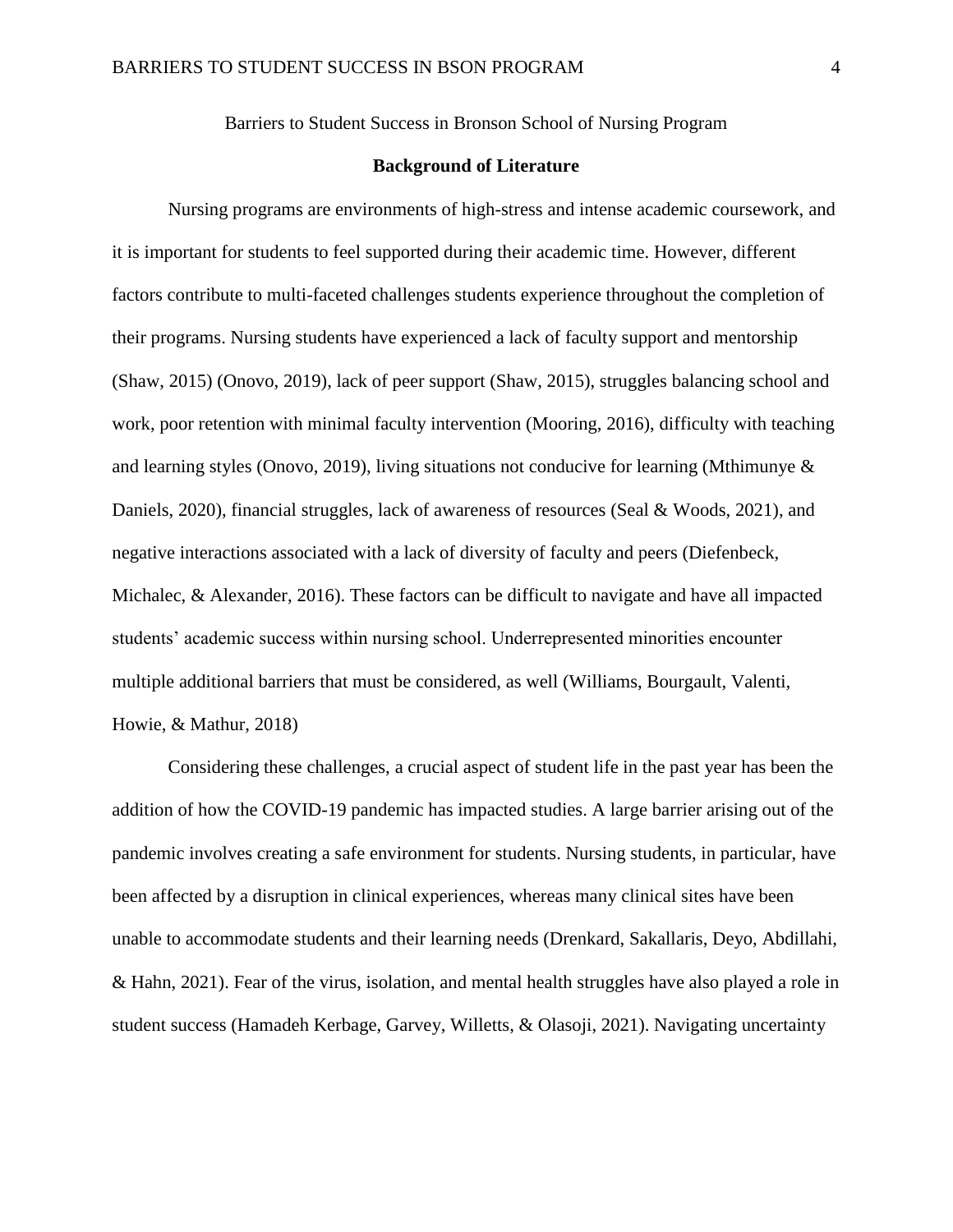has been a previously identified struggle throughout nursing programs (Handwerker, 2018), and with the added uncertainty of the pandemic, it is necessary to explore how students are coping.

This research is specifically targeted towards the sample population of WMU BSON students. The goal of this study is to examine the barriers BSON students are experiencing throughout their completion of the program. According to Shaw (2015), BSON students struggled with lacking peer, faculty, and family support, along with isolation. Shaw recommended peer-mentoring programs and resources to assist students in mitigating these barriers. This current research proposal will examine whether current BSON students are experiencing the same difficulties and whether recommendations have been integrated into the program. Expanding on past research and re-examining similar themes in the future is crucial for progress. There is limited research regarding how the COVID-19 pandemic has impacted BSON students and nursing students, in general, so we must consider this factor, as well. With the pandemic continuing to run its course, compiled with a current nursing shortage, it is important to explore how WMU nursing students are coping. The information gained from this research can enhance faculty knowledge on student needs and contribute to formulating recommendations for student support in the future.

#### **Purpose of Study**

The purpose of this research is to gain insight of the barriers surrounding successful completion of the traditional BSON program at WMU. Conducting this research will allow nursing faculty to cultivate a better knowledge base of how successfully students are navigating the nursing program and what challenges are impeding student success. The survey may also assist students in self-reflection of whether or not their academic and social needs are met. The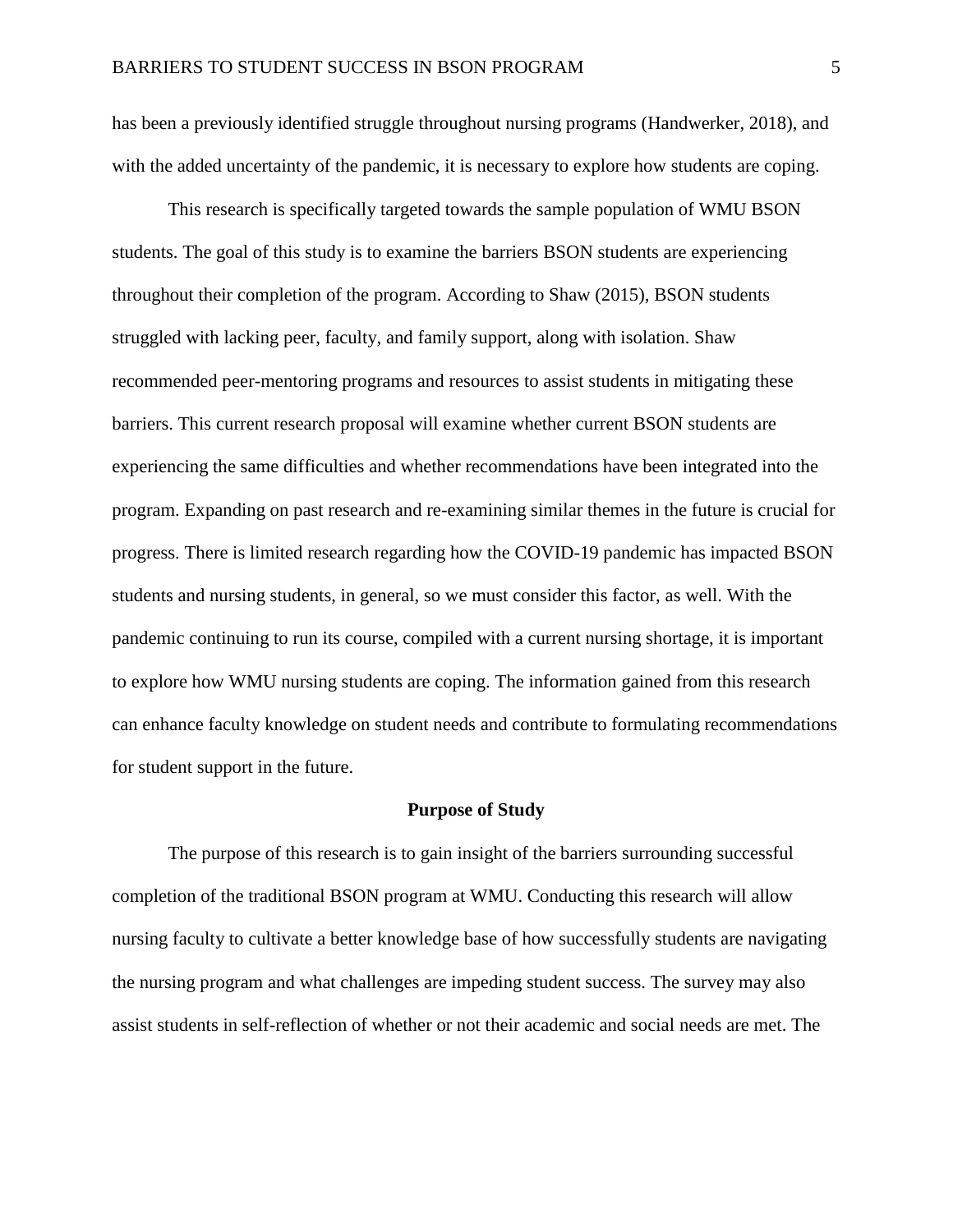results of the survey may assist faculty and students to work together to break down the barriers of completion of the BSON program.

The data collected will additionally serve as a continuation of Shaw's (2015) research, exploring whether or not Shaw's recommendations to the BSON program have been met, specifically peer-mentoring. The research will evaluate how the COVID-19 pandemic has played a role in student success. The data may also serve as a topic of continued collaboration with Public Health faculty, in providing students with accessible resources geared toward student health and wellness.

#### **Method and Design**

In order to collect data for this topic of research, an anonymous survey was created with the sample population of current nursing students in the BSON program at WMU in mind. This research surrounds student experiences, so it was crucial to hear from students themselves. Before nursing students were invited to participate in the research, Human Subject Institutional Review Board (HSIRB) approval was obtained, due to the inclusion of human subjects in the research procedure. All current BSON students were recruited to participate via email, whereas the research process was outlined, informed consent was provided, and researcher contact information was given, should any concerns arise. Students were required to be enrolled in the BSON program at WMU and at least eighteen years of age, in order to participate. Subjects were made aware that participation is voluntary, and responses would remain completely anonymous with no identifiers attached. Subjects were also informed that they may end participation at any time, and completing and submitting the survey served as implied consent.

The electronic survey was administered over a two-week duration, beginning with the date of the introductory email. A follow-up email was sent to participants after the first week, to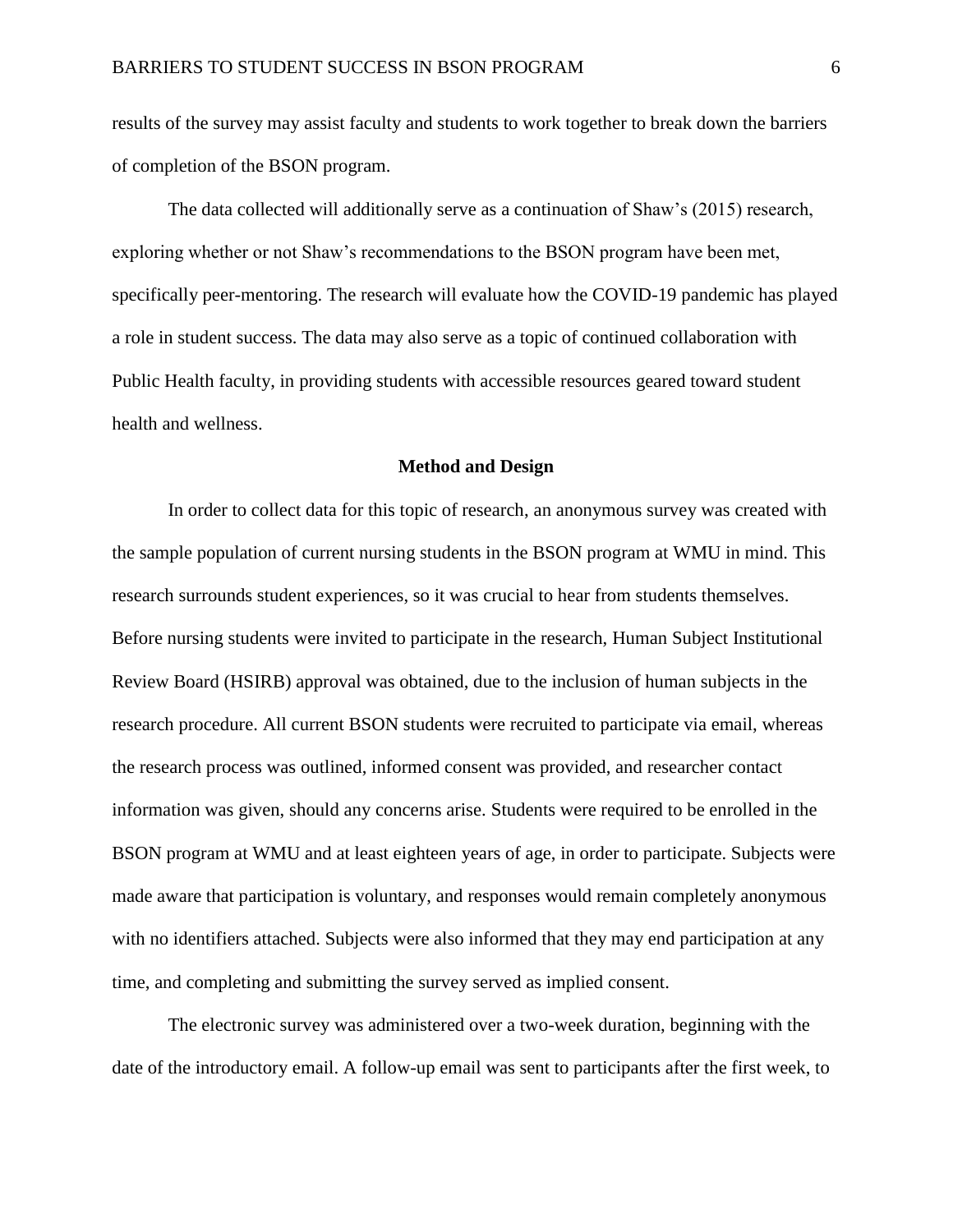remind them of when the survey will close. The survey consisted of a series of questions including multiple choice, Likert scale, and short answer responses regarding their experiences and barriers involving successful completion of the BSON program. The survey can be found in Appendix A. Data collection was conducted utilizing an anonymous software called Qualtrics, provided by WMU resources. The research procedure utilized a descriptive design, and the data obtained was analyzed using both qualitative and quantitative approaches. The findings were then integrated and disseminated to BSON faculty, the director of the BSON program, and the dean of the Honors College via a power point presentation.

#### **Results**

The survey received a total of 114 respondents. Of the sample size  $(n=114)$ , results indicated that the majority of students live with their friends and live in a positive/neutral living environment. In regards to student lifestyle, 75% (n=86) of students work throughout their completion of the program. Of that 75%, most students (n=75) spend 9+ hours a week working, with 38 students spending 9-16 hours, 25 students spending 17-24 hours, and 12 students spending 24+ hours. The survey revealed that the primary reason students work is to pay for food and/or gas, followed by living expenses. Aside from work, 67% (n=76) of nursing students spend 11+ hours a week studying and the majority get 5-7 hours of sleep each night. When participants were asked to rate their stress level during the nursing semester,  $63\%$  (n=71) of students rated their stress to be high, while 31% (n=35) experience moderate stress.

In terms of support, survey results determined that support from family was highest, followed by peers, then faculty. Students feel most supported by their family and least supported by faculty. Most students, 82% (n=92), feel generally supported by BSON faculty during their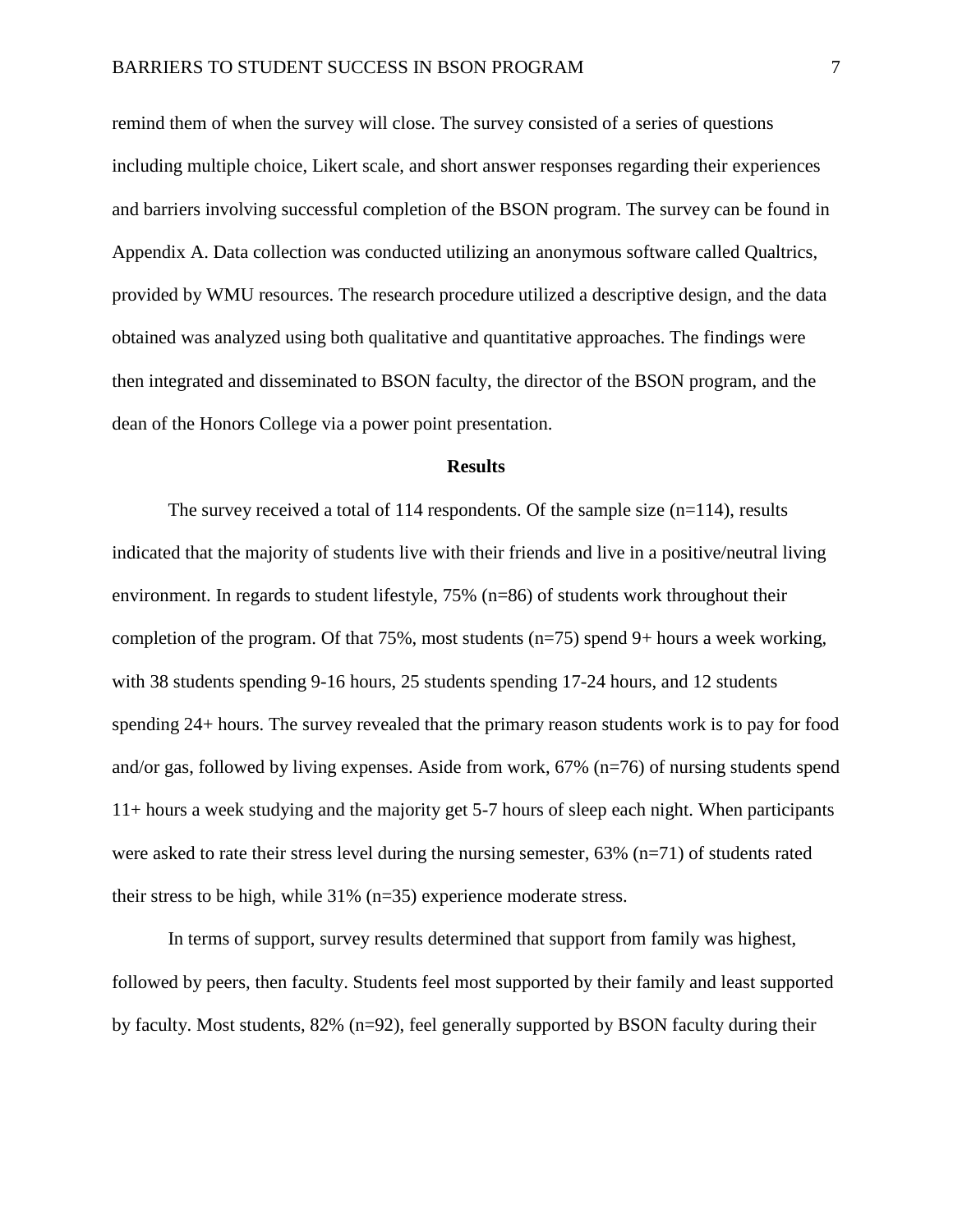academic careers, yet 18% (n=22) disagreed with that statement. A graph depicting the types of support student feel they receive from faculty members is located in Appendix B.

Some major influences on academic success that was derived from the survey results included lack of sleep, difficulty balancing work, school, and social commitments, financial struggles, and mental health struggles. The percentage of agreement in which respondents felt these factors impacted their academic success is depicted in Appendix C.

A lens of the COVID-19 pandemic was necessary to integrate into the research, and results indicated that COVID-19 yielded some additional impacts on student experiences and overall academic success. Nearly half of respondents have had to quarantine due to COVID-19, and subsequently miss class. Nearly one third of students have worried about passing the semester, all together, due to quarantining from COVID-19. Some other noteworthy factors this virus has contributed to student experiences include the struggle with transitioning to online learning, feeling isolated during online learning, altering the perspective of becoming a nurse, and raising concerns about mental health. The percentage of agreement in which respondents felt these areas influenced their student experience during the pandemic can be found in Appendix D.

Of the 63% of respondents that agreed to feeling concerned about their mental health due to the COVID-19 pandemic, only 43% have sought professional help, leaving 57% of students who have not. After performing a thematic analysis of the responses, it was derived that the most frequently occurring reasons why students were not seeking professional help for their mental health concerns were barriers of time, money, stigma/fear, lack of resources, and a virtual format. Many students prioritized school and work over their mental health concerns, with one student writing, "I'm having a difficult time finding time. It is a priority, but school and work come first" and another responding, "I barely have enough time to get my daily necessities done,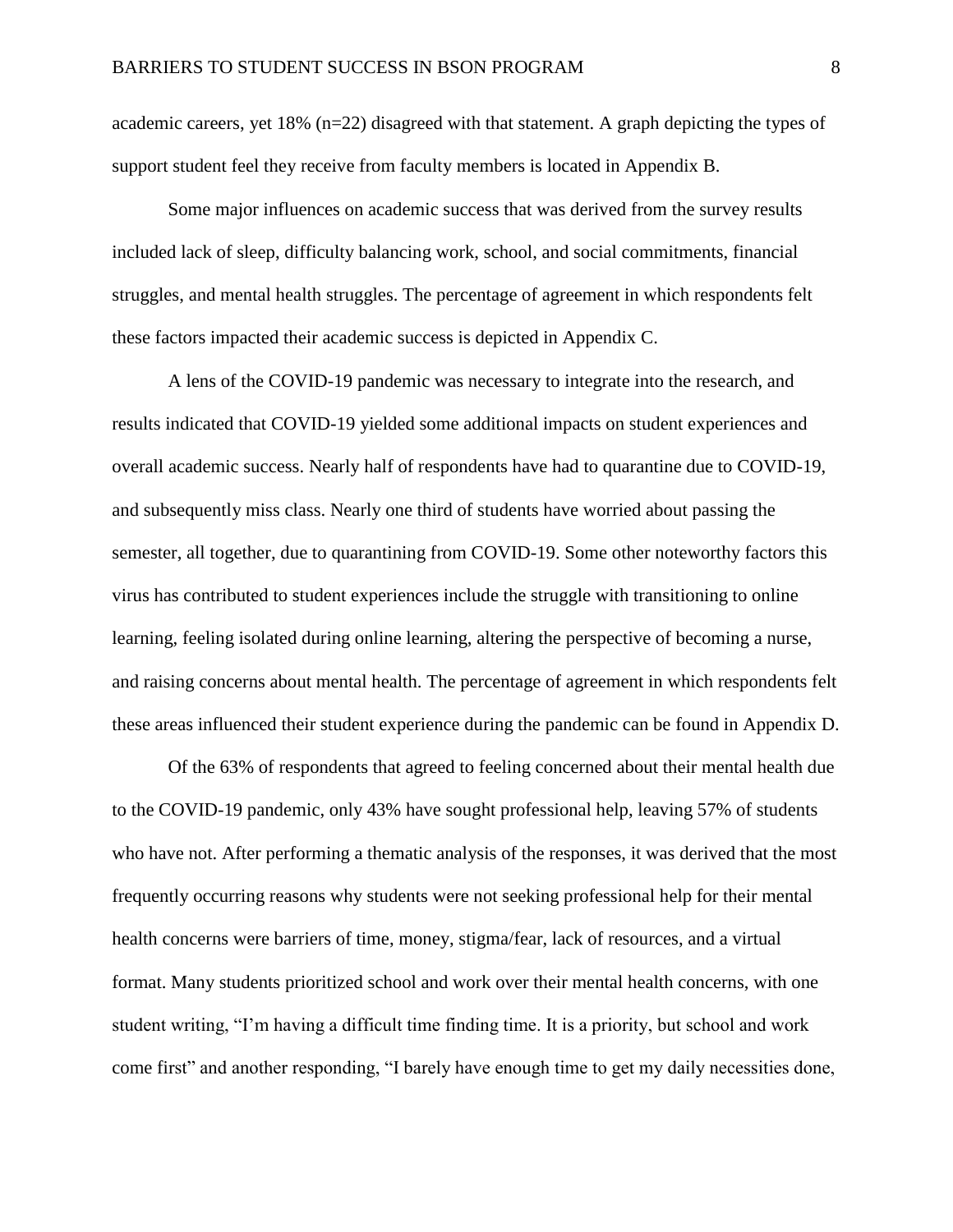let alone seek professional advice on how to handle my stress". Perhaps the most striking response a participant wrote to the question of the reasons for not seeking professional help was, "I feel that there's nothing anyone can say or do to change how worried I am about becoming a nurse during this pandemic/staffing shortage".

Subjects were then prompted to answer the open-ended question of "What is your biggest concern surrounding nursing school right now?". After a thematic analysis was performed, the top student concern was determined to be passing, demonstrated by one student's response of, "Will I pass? Will I not? I'm so tired". The second leading concern surrounded the NCLEX, the nursing licensure examination, followed by balancing responsibilities, workload/time management, and finally, communication issues. Struggling to balance responsibilities is demonstrated by one student writing, "My biggest concern is balancing needing to make money and needing to study".

Respondents were then given the opportunity to give their BSON faculty advice that would support their academic success through an open-ended format. The top leading advice for faculty surrounded being more flexible and understanding of students. One student wrote, "Remember that students are humans too and school cannot always be above everything. Life happens and sometimes school cannot come first", while another added, "Understand that some students NEED to work to support themselves throughout school. Saying that 'you shouldn't be working' offends some people". The second leading theme for faculty advice involved providing more study resources and opportunities, with one student responding to the prompt with, "…I would love more programs and opportunities for out of class learning examples being organized study groups by professors or TA". The last three most frequently occurring topics of advice for faculty involved communicating/checking in with students more, prioritizing mental health, and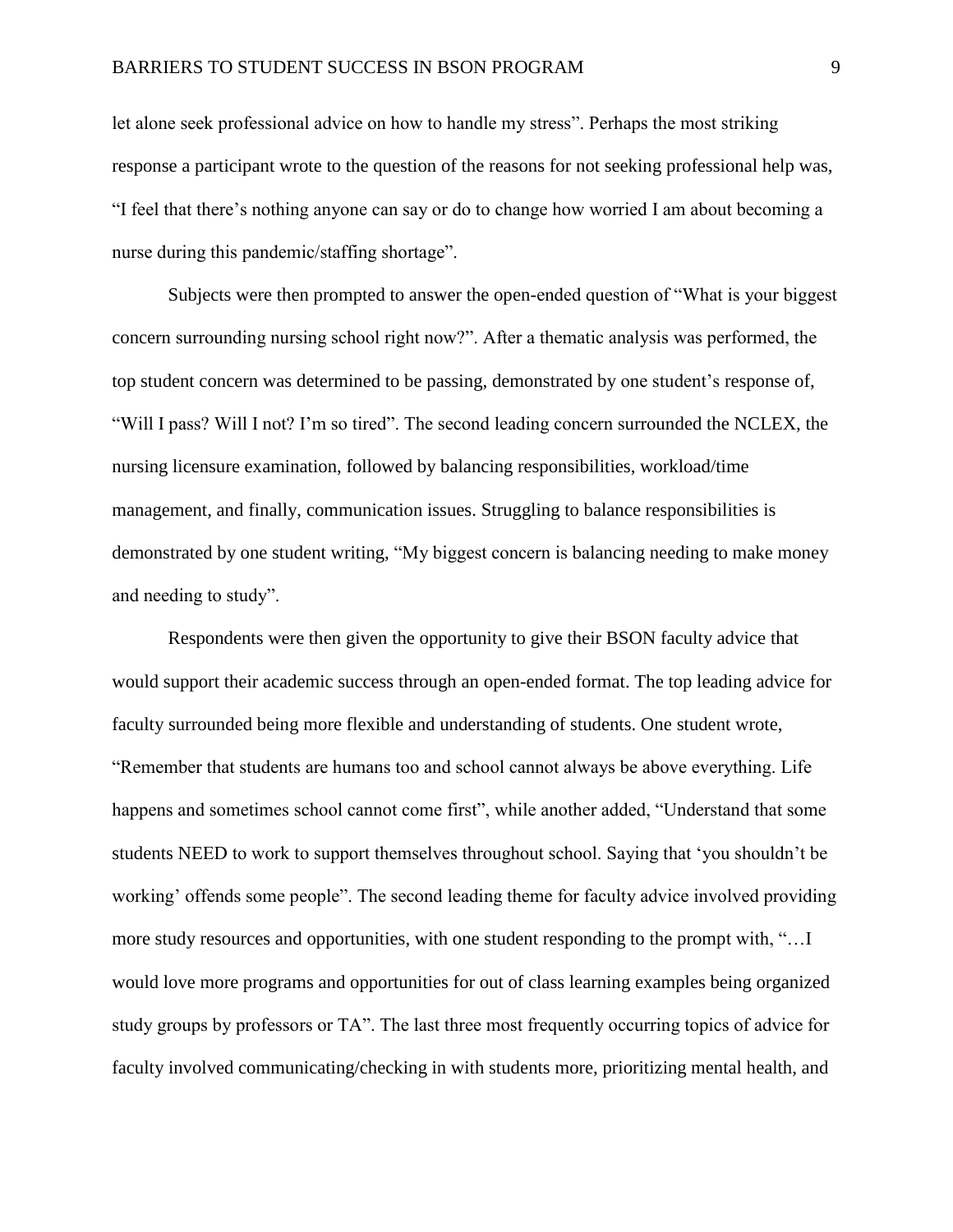having greater accountability. Regarding mental health, specifically, one respondent mentioned, "Many professors emphasize the importance of mental health, but then they do not provide opportunities for us to take care of our mental health". Students also desire more accountability from faculty, with one student suggesting, "The staff should be required to take anti—racist courses to learn about their biases and how those impact their teaching methods and the way they interact with students".

The last piece of information gained from the survey surrounded BSON student knowledge of and accessibility to resources. Survey results deemed that only 17% ( $n=19$ ) of students have received a form of peer-mentoring during the academic career. However, of the students that have received peer-mentoring, nearly three quarters of them believed it contributed to their academic success. When subjects were asked if they would take advantage of a peermentoring program if it was offered at no cost, 89% (n=100) of students showed interest. In regard to general accessibility to resources, survey results indicated that student knowledge of academic resources such as the Empower Success program and YOU at WMU is lacking, and only 34% (n=37) feel that campus resources are accessible. Graphs representing this data can be found in Appendix E.

#### **Discussion**

After survey results were analyzed via qualitative and quantitative approaches, some pertinent findings were drawn regarding factors impacting BSON student academic success during completion of the traditional nursing program at WMU. First and foremost, students are struggling with the balancing act of having many responsibilities on their plate including school, work, extracurriculars, social life, and sleep. Many students feel that there is not enough time in the day to balance all of these commitments, subsequently leading to placing priorities on the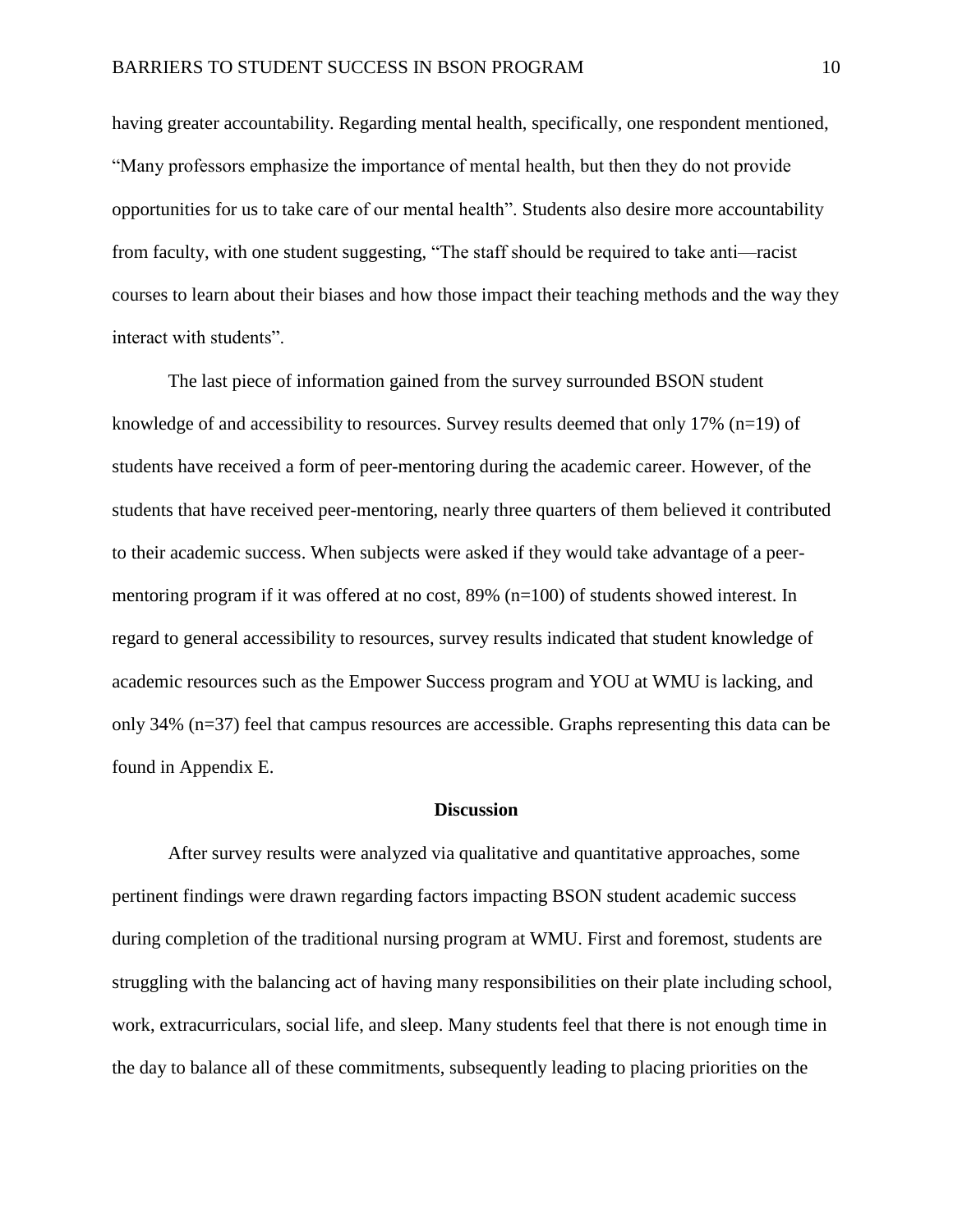backburner, such as mental and physical well-being. When analyzing changes/trends from Shaw's (2015) research, it was determined that students who worked in 2015 averaged 0-5 hours/week. In 2021, however, working students averaged 9+ hours/week, with some working as many as 24 hours or more. Students are working more than they were in 2015, and this increase in working hours for BSON students is something to consider when thinking about the responsibilities students are grappling with. Other common factors BSON students deemed impacted their academic success were lack of sleep, financial struggles, and mental health struggles. Financial struggles, for example, are out of student control and must be taken into consideration when evaluating student success and how to better support students.

Mental health was a leading concern identified by BSON students, one in which has been exacerbated by the COVID-19 pandemic. Although a large portion of students expressed concern regarding their mental health during the pandemic and 81%, or 91 students, agreed that mental health struggles impact their academic success, BSON students are struggling to seek professional help. Time, money, and stigma/fear were the top three reasons why students neglected to seek professional help for their mental health. These statistics are worrisome and must be addressed.

Although many students feel supported by nursing faculty, there is still room for improvement. Based upon the open-ended responses involving advice to give to faculty to better support academic success, students desire more flexibility and understanding from BSON faculty. Students want faculty to practice humility and recognize that it can be difficult to balance all of the responsibilities of being a student and a human, in general. Students are additionally seeking more resources and opportunities for studying, and would take advantage of these opportunities, in the case that they are provided. Other advice for faculty involves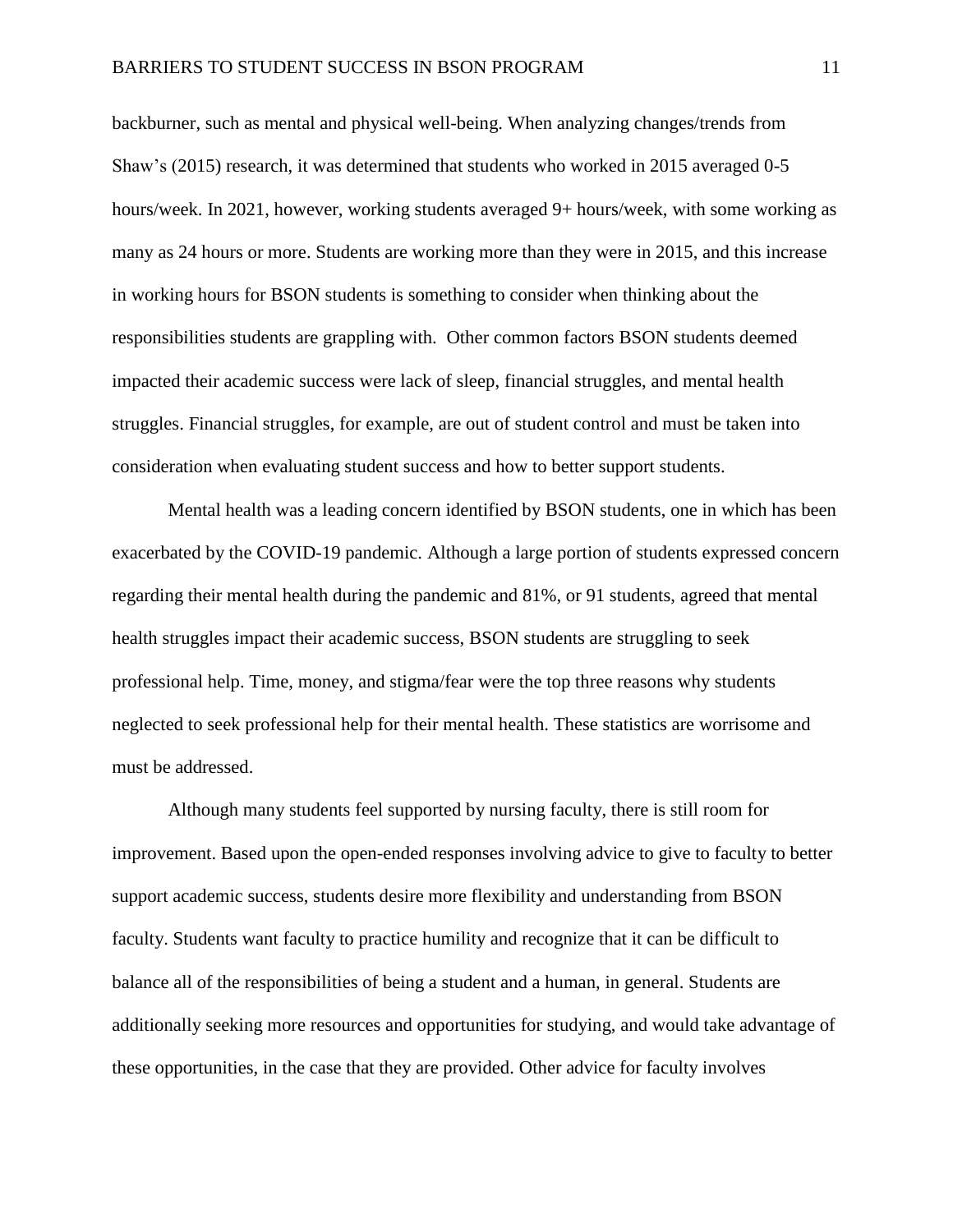communicating and checking in more with students, as one student mentioned, "A few weeks of the semester are really tough, and a simple encouraging email from a professor or a check in with a professor would make it a little better". In regards to mental health, students are seeking opportunities from faculty that would support their mental well-being and encourage faculty to practice accountability. In general, students are seeking increased and strengthened faculty support.

In terms of resources, overall student awareness of campus resources that may aid in academic achievement is lacking. The resources are available, however, student familiarity with these campus resources is low. A key recommendation provided by Shaw's (2015) research, regarding the topic of barriers to BSON student success, was implementing a peer-mentoring program. Shaw believed that peer-mentoring would serve as a means to increase academic success, for tutoring would assist academically and mentorship would assist socially. A peermentoring program called Empower Success was, in fact, implemented in the fall of 2017; however, only 29% (n=33) of current BSON students had knowledge of it. Of the students that did receive academic support from the Empower Success program, or another form of peermentoring, 74% of them believed it contributed to their academic success. Unfortunately, the Empower Success program was cut in Fall, 2021 due to funding. Despite this, there is still a large interest in peer-mentoring, for 89% (n=100) of BSON students agreed that they would potentially take advantage of such a program, if one was offered.

#### **Recommendations**

Based upon these research findings, some recommendations can be made to better support academic success for BSON students in the future and to augment WMU's BSON program, as a whole. These findings were presented to a portion of BSON faculty and the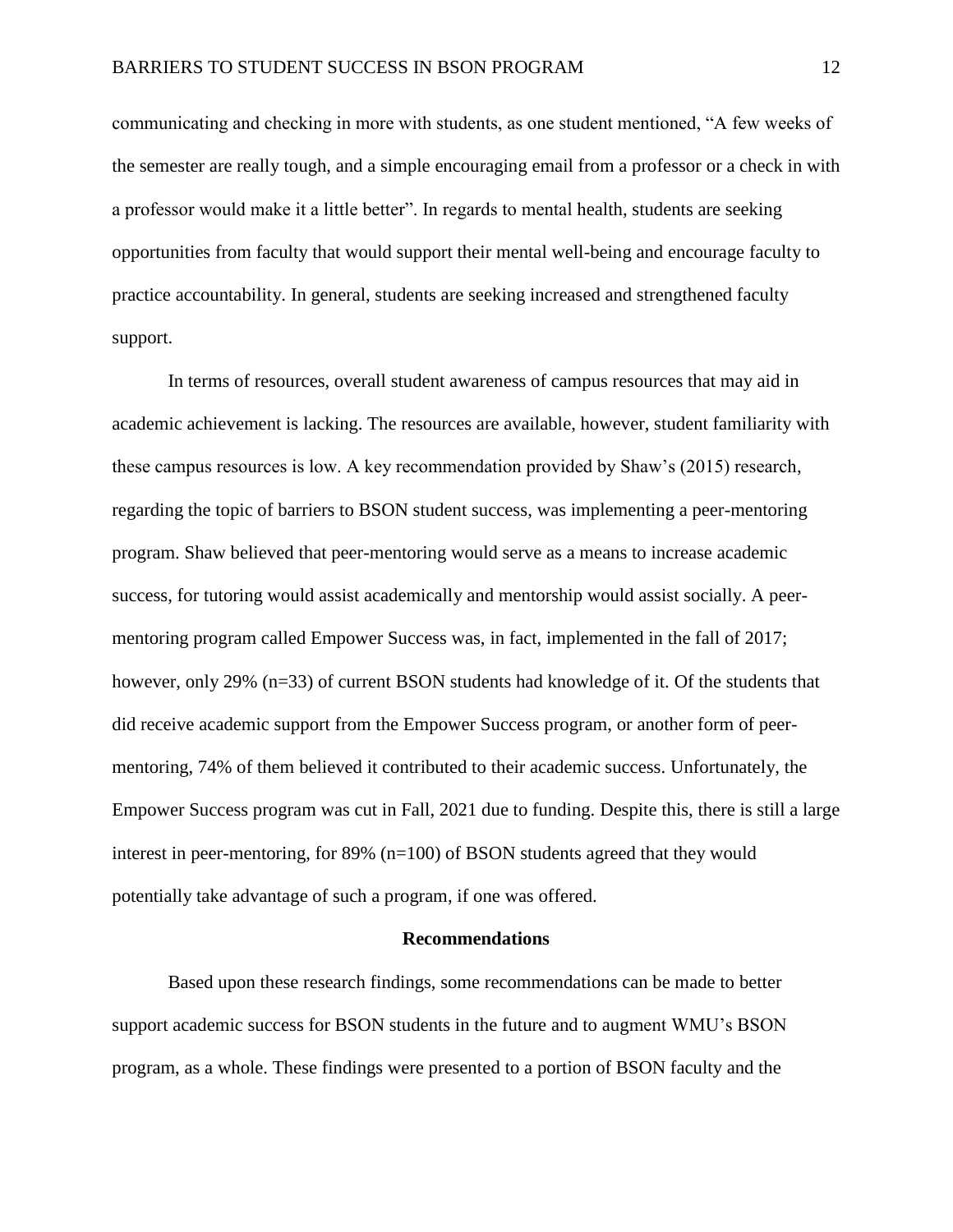director of the BSON program, but they should be further disseminated to all BSON faculty. It is crucial for faculty to be made aware of how their students are doing academically, socially, and mentally, and sharing this research with all BSON faculty members could successfully begin the conversation. Faculty are encouraged to be more open, flexible, and understanding of their students, for students believe these improvements will serve their academic success. Faculty are additionally encouraged to communicate more with their students, whether that may be providing supplemental assignment reminders or weekly check-ins to evaluate how students are coping mentally during the semester. Another recommendation for faculty involves providing more educational/study opportunities and chances to connect with students. Students are seeking supplemental educational support, and this could take place in the form of implementing study groups or opportunities to converse with faculty outside of the classroom. A final recommendation for faculty involves accountability. To foster cultural competence and humility accountability, it is advised that faculty could engage in cultural workshops or anti-racism courses, as an additional means to support their students, holistically.

It is strongly recommended for the BSON program, as a whole, to implement peermentoring. This suggestion was brought to light in 2015, and the uptake in peer-mentoring through the Empower Success program deemed to be successful. Now that the Empower Success program was not granted funding for another year, we must get creative in constructing a peermentoring program, at no cost, to support students' academic wellness and success. Senior nursing students could provide mentorship to first-year nursing students, as a way to guide new nursing students and provide leadership hours for senior nursing students. Considering the high interest rate of taking advantage of peer-mentoring program, it would be wise to implement one, and the utilization of a program is expected to be high.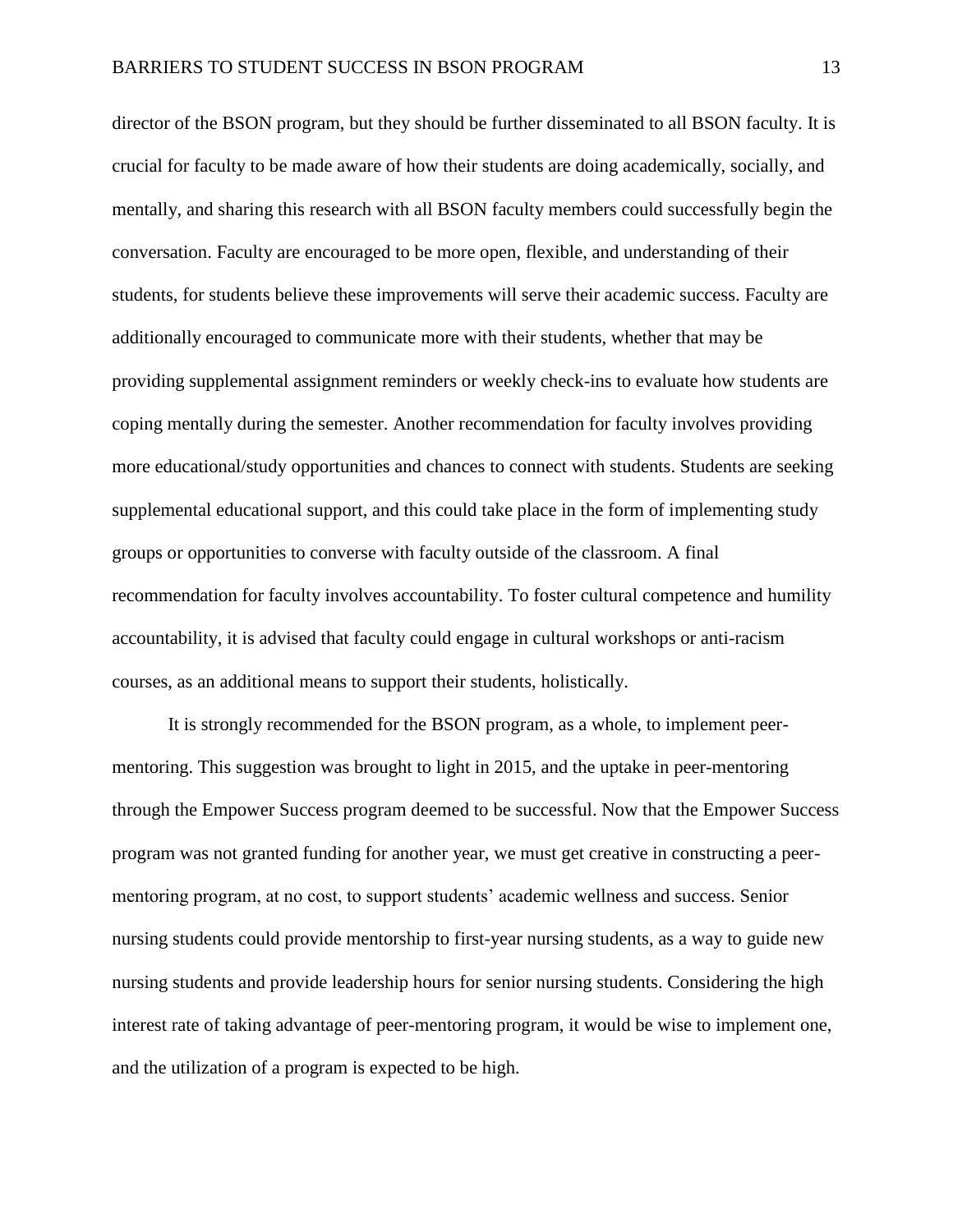Final recommendations include spreading awareness of current campus resources, such as YOU at WMU. YOU is a universal web page that consolidates campus resources into one location for ease of access and usage. However, YOU is still lacking student awareness and familiarity. It is recommended that this resource is shared with BSON students, perhaps at the beginning of each semester. Additional collaboration with Public Health professionals is also recommended, as a way of working together to decipher how to best support students during the transitional times brought about by public health pandemics.

#### **Limitations**

In respect to research limitations, this research is limited due to the sample being a convenience sample. Subject recruitment was conveniently obtained by the means of attaining a BSON student email list. Additionally, the sample size of 114 respondents was another limitation, for the sample did not capture the entirety of all BSON student experiences.

#### **Conclusion**

In conclusion, this research provided an abundance of information surrounding BSON student experiences and barriers to successful completion of the nursing program at WMU. This research served as a continuation of Shaw's (2015) research, and is encouraged to be further replicated in the future. Overall, BSON students are struggling to balance academic, employment, and mental wellness responsibilities and are seeking more understanding and support from faculty. The COVID-19 pandemic has exacerbated these struggles and must be considered when preparing for future circumstances. It is with high hope that these recommendations are taken seriously, and additional research is conducted to evaluate if BSON student experiences and barriers to academic success has improved in the future.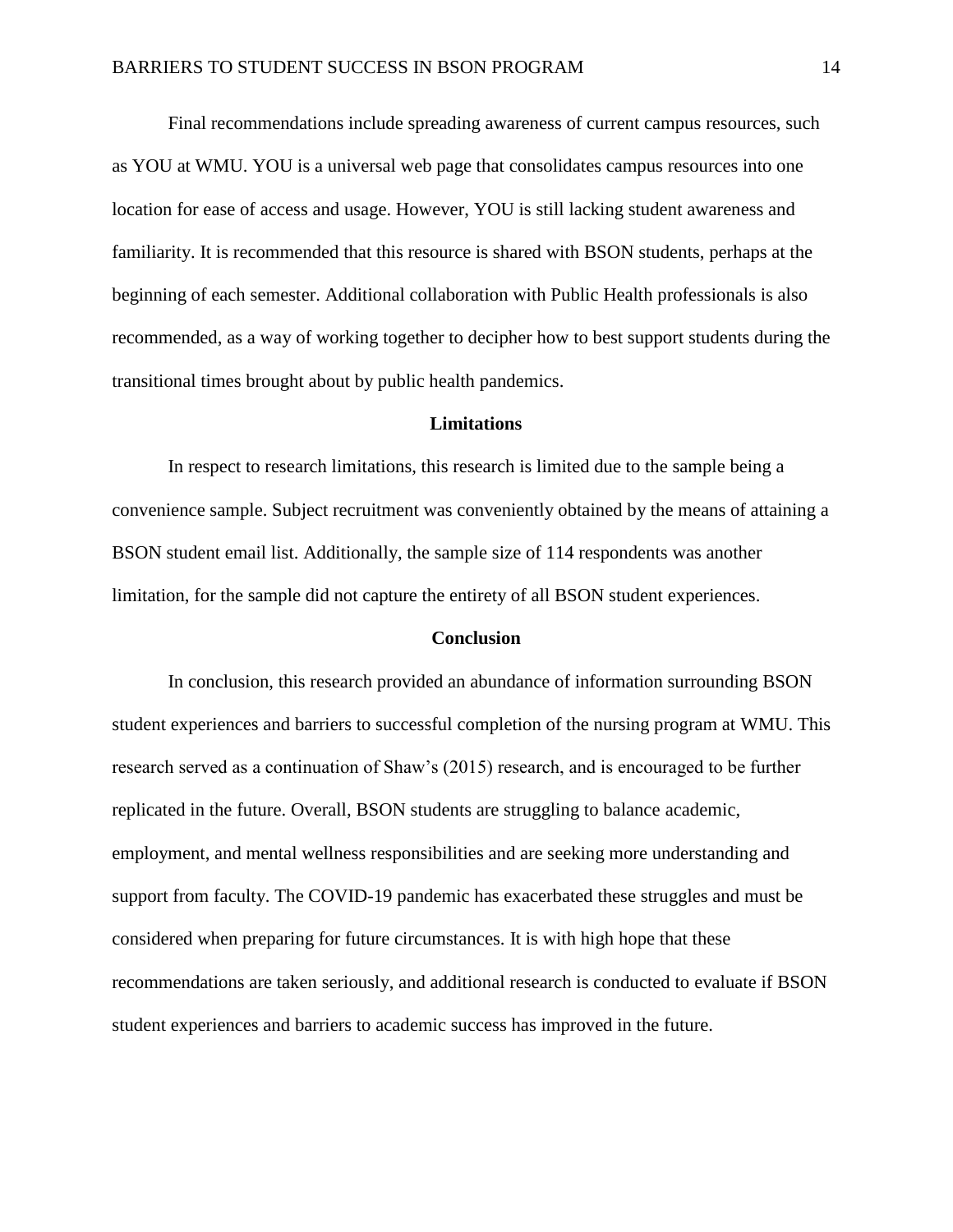#### References

- Diefenbeck, C., Michalec, B., & Alexander, R. (2016). Lived experiences of racially and ethnically underrepresented minority BSN students: A case study specifically exploring issues related to recruitment and retention. *Nursing Education Perspectives, 37*(1), 41– 44. https://doi.org/10.5480/13-1183
- Drenkard, K., Sakallaris, B., Deyo, P., Abdillahi, S., & Hahn, H. (2021). University COVID -19 surveillance testing center: Challenges and opportunities for schools of nursing. *Journal of Professional Nursing, 37*(5), 948–953. https://doi.org/10.1016/j.profnurs.2021.07.004
- Hamadeh Kerbage, S., Garvey, L., Willetts, G., & Olasoji, M. (2021). Undergraduate nursing students' resilience, challenges, and supports during corona virus pandemic. *International Journal of Mental Health Nursing, 30*(S1), 1407–1416.

https://doi.org/10.1111/inm.12896

- Handwerker, S. M. (2018). Challenges experienced by nursing students overcoming one course failure: A phenomenological research study. *Teaching and Learning in Nursing, 13*(3), 168–173. https://doi.org/10.1016/j.teln.2018.03.007
- Mooring, Q. E. (2016). Recruitment, advising, and retention programs Challenges and solutions to the international problem of poor nursing student retention: A narrative literature review. *Nurse Education Today, 40*, 204–208. https://doi.org/10.1016/j.nedt.2016.03.003
- Mthimunye, K. D. T., & Daniels, F. M. (2020). Exploring the challenges and efforts implemented to improve the academic performance and success of nursing students at a university in the Western Cape. *International Journal of Africa Nursing Sciences, 12*, 100196. https://doi.org/10.1016/j.ijans.2020.100196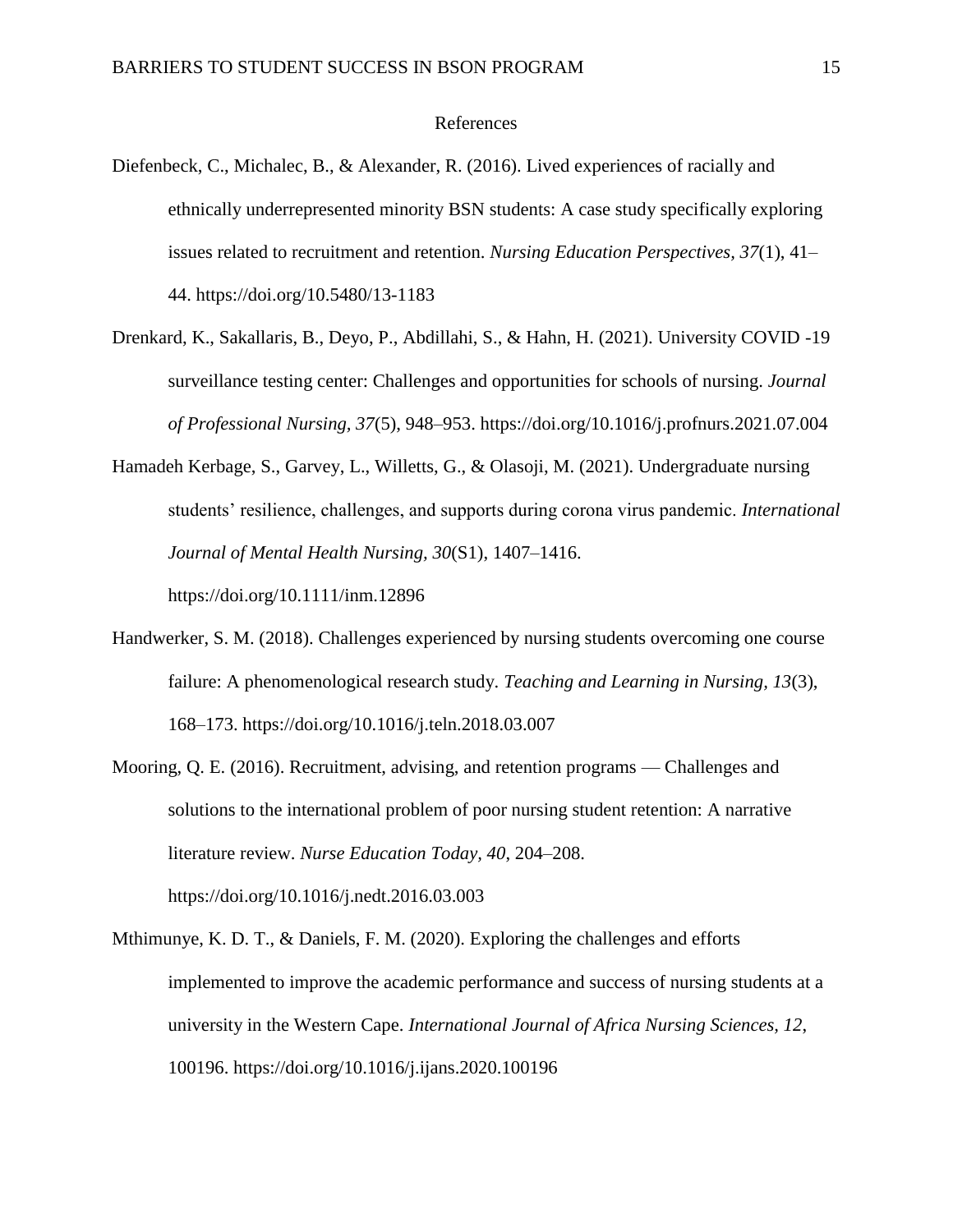- Onovo, G. N. (2019). Fundamentals of nursing practice and the culturally diverse ESL nursing students: The students' perspectives for teaching and learning in nursing. *Teaching and Learning in Nursing, 14*(4), 238–245. https://doi.org/10.1016/j.teln.2019.03.003
- Seal, M., & Wood, L. (2021). Impact of the COVID-19 pandemic on CHHS students. Honors Theses. 3381. https://scholarworks.wmich.edu/honors\_theses/3381
- Shaw, C. (2015). Student nurse behaviors and barriers to successful completion of the traditional Bachelor's in Science of Nursing (BSN) program. Honors Theses. 2652. https://scholarworks.wmich.edu/honors\_theses/2652
- Williams, L. B., Bourgault, A. B., Valenti, M., Howie, M., & Mathur, S. (2018). Predictors of underrepresented nursing students' school satisfaction, success, and future education intent. *The Journal of Nursing Education*, *57*(3), 142–149. https://doi.org/10.3928/01484834-20180221-03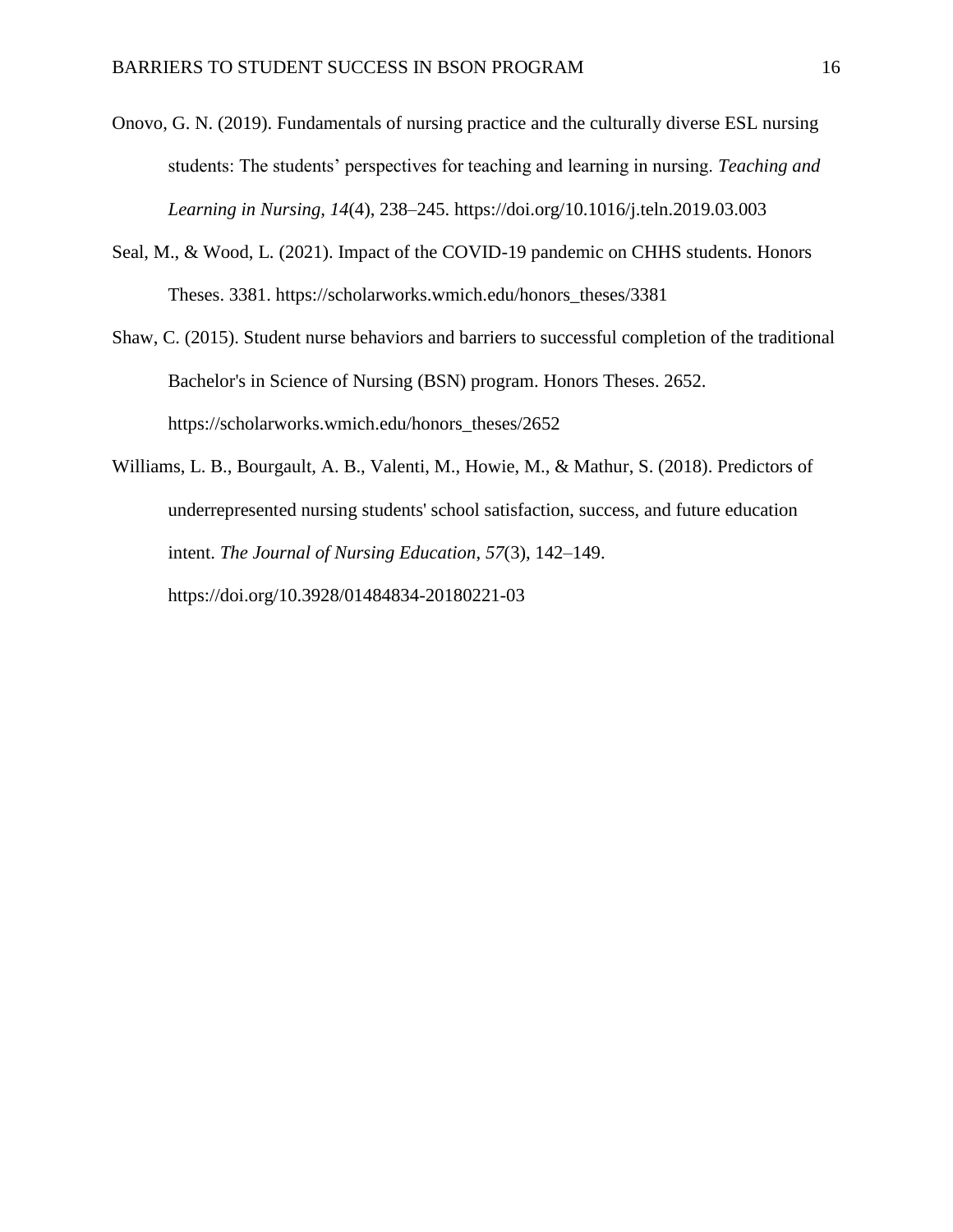#### Appendix A

"Barriers of BSON" Informed Consent

The purpose of this research is to explore the barriers nursing students are experiencing navigating the BSON program, to inform faculty and the university of ways they can assist and support students. Subjects must be 18 years of age and enrolled in the BSON program, in order to participate. The survey will be administered online and will take approximately 7-10 minutes to complete. You may exit the survey at any time and are not required to answer every question. If you decide to exit the survey, all previously entered information will be deleted. Your participation will remain completely anonymous and is voluntary. There are no major risks associated with participation; slight psychological discomfort may occur and the study may serve as an inconvenience of time. There is no penalty associated with choosing not to participate. The completion and submission of the survey serves as implied consent.

Should any questions come up regarding this survey, you may contact Pamela Wadsworth, at 269-387-8158 or via email at pamela.j.wadsworth@wmich.edu. If you are unable to give informed consent, and parent/guardian involvement is required, please contact Pamela Wadsworth to provide verbal consent. If you have any questions about your rights as a participant, you may contact the Chair of the Human Subjects Institutional Review Board, at 269-387-8293 or the Vice President of Research at Western Michigan University, at 269-387-8298. The de-identified information collected for this research may be used or distributed in the future, without obtaining informed consent from you. This consent has been approved by the Western Michigan University Institutional Review Board (WMU IRB) on October 14, 2021. This survey will close in two weeks, after today.

Thank you,

Pamela Wadsworth, PhD, RN Assistant Professor, Bronson School of Nursing Karla Kline, Student Nurse, Bronson School of Nursing

Q1 Are you 18 years or older?

- o Yes
- o No

Q2 Are you enrolled in the Bronson School of Nursing program?

- o Yes
- o No
- Q3 What is your current living arrangement?
	- o Alone
	- o Significant other
	- o Friend/s
	- o Family
	- o Other

Q4 How is the environment of your living arrangement?

- o Positive
- o Neutral
- o Negative
- Q5 What is your relationship status?
	- o Single
	- o Long-term relationship
	- o Prefer not to say
- Q6 Do you work?
	- o Yes
	- o No

Q7 How many hours a week do you work during the nursing semester?

- o 0-8
- o 9-16
- o 17-24
- $0 \t 24+$

Q8 Why do you work? (you may select multiple answers)

- $\Box$  To pay for living expenses
- □ To pay for food/gas
- □ To pay for healthcare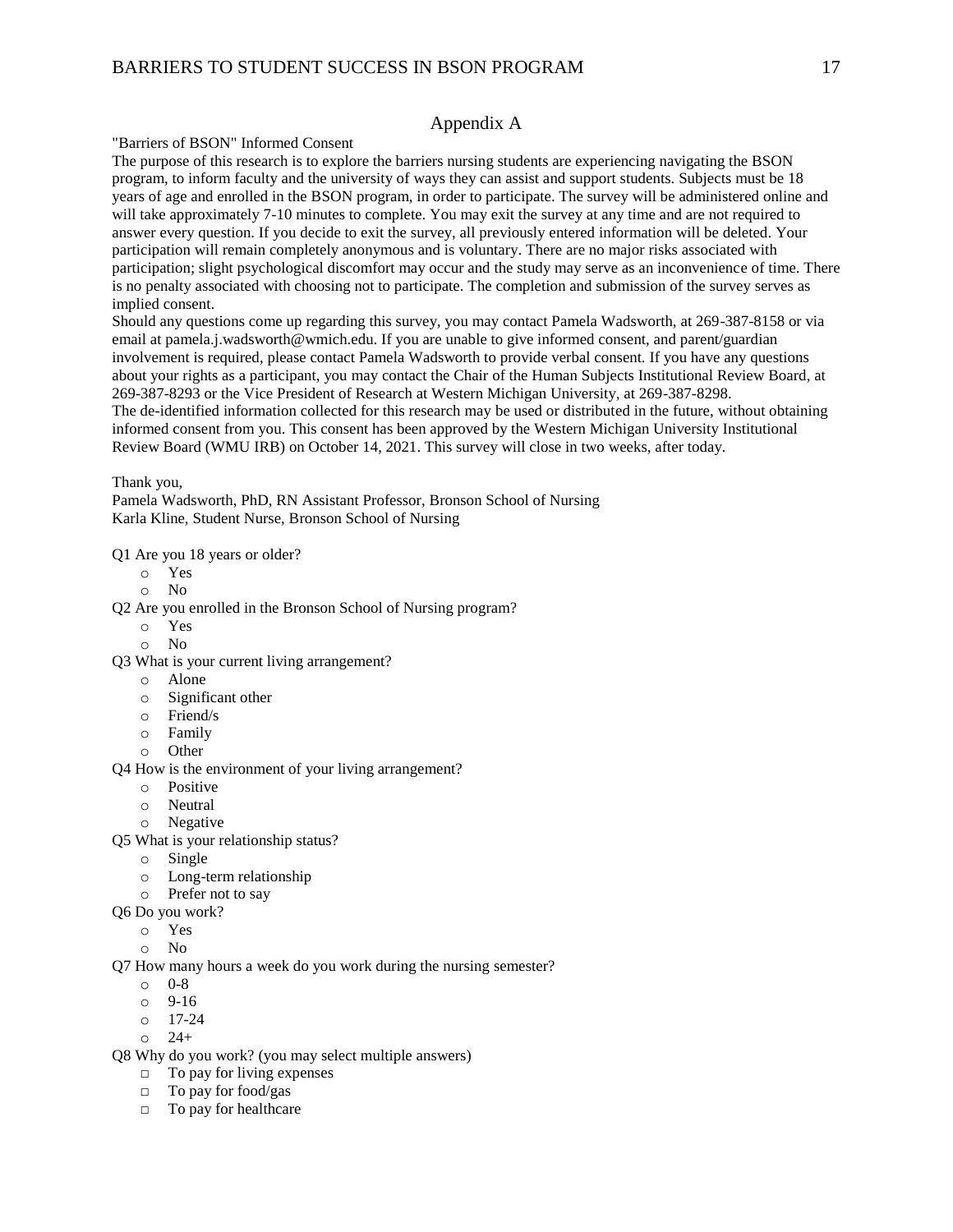- □ To pay for education
- □ To support family
- □ Healthcare experience
- □ Extra money
- □ Other

Q9 How do you primarily pay for your education?

- o Student loans
- o Scholarships
- o Family
- o Other

Q10 Are you involved in any extracurricular activities, sports, or RSOs?

- o Yes
- o No

Q11 How many hours a week do you spend with your organization/team?

- o 0-5
- o 6-10
- o 11-15
- $0 \t16+$

Q12 On average, how many hours do you spend a week studying or completing homework?

- o 0-5
- o 6-10
- o 11-15
- $0 \t16+$

Q13 On average, how many hours of sleep do you get each night?

- o 0-4
- o 5-7
- o 7-9
- $0 10 12$

Q14 Rate your stress level during the nursing semester

- o High stress
- o Moderate stress
- o Mild stress
- o No stress

#### Q15 If I receive a passing grade that I'm unhappy about, I would reach out to a professor

|                                                                                                                  | Strongly disagree | Somewhat disagree | Somewhat agree | Strongly agree |  |  |
|------------------------------------------------------------------------------------------------------------------|-------------------|-------------------|----------------|----------------|--|--|
|                                                                                                                  |                   |                   |                |                |  |  |
| Q16 If I receive a failing grade, I would reach out to a professor                                               |                   |                   |                |                |  |  |
|                                                                                                                  | Strongly disagree | Somewhat disagree | Somewhat agree | Strongly agree |  |  |
|                                                                                                                  |                   |                   |                |                |  |  |
| Q17 I feel supported by faculty members in the nursing program                                                   |                   |                   |                |                |  |  |
|                                                                                                                  | Strongly disagree | Somewhat disagree | Somewhat agree | Strongly agree |  |  |
|                                                                                                                  |                   |                   |                |                |  |  |
| Q18 I have at least one faculty member that I feel comfortable reaching out to if I am struggling in school/life |                   |                   |                |                |  |  |
|                                                                                                                  | Strongly disagree | Somewhat disagree | Somewhat agree | Strongly agree |  |  |
|                                                                                                                  |                   |                   |                |                |  |  |
| Q19 I feel that faculty accommodates my learning style and needs                                                 |                   |                   |                |                |  |  |
|                                                                                                                  | Strongly disagree | Somewhat disagree | Somewhat agree | Strongly agree |  |  |
|                                                                                                                  |                   |                   |                |                |  |  |
| Q20 I feel supported by peers in the nursing program                                                             |                   |                   |                |                |  |  |
|                                                                                                                  | Strongly disagree | Somewhat disagree | Somewhat agree | Strongly agree |  |  |
|                                                                                                                  |                   |                   |                |                |  |  |
| Q21 I feel supported by family throughout the nursing program                                                    |                   |                   |                |                |  |  |
|                                                                                                                  | Strongly disagree | Somewhat disagree | Somewhat agree | Strongly agree |  |  |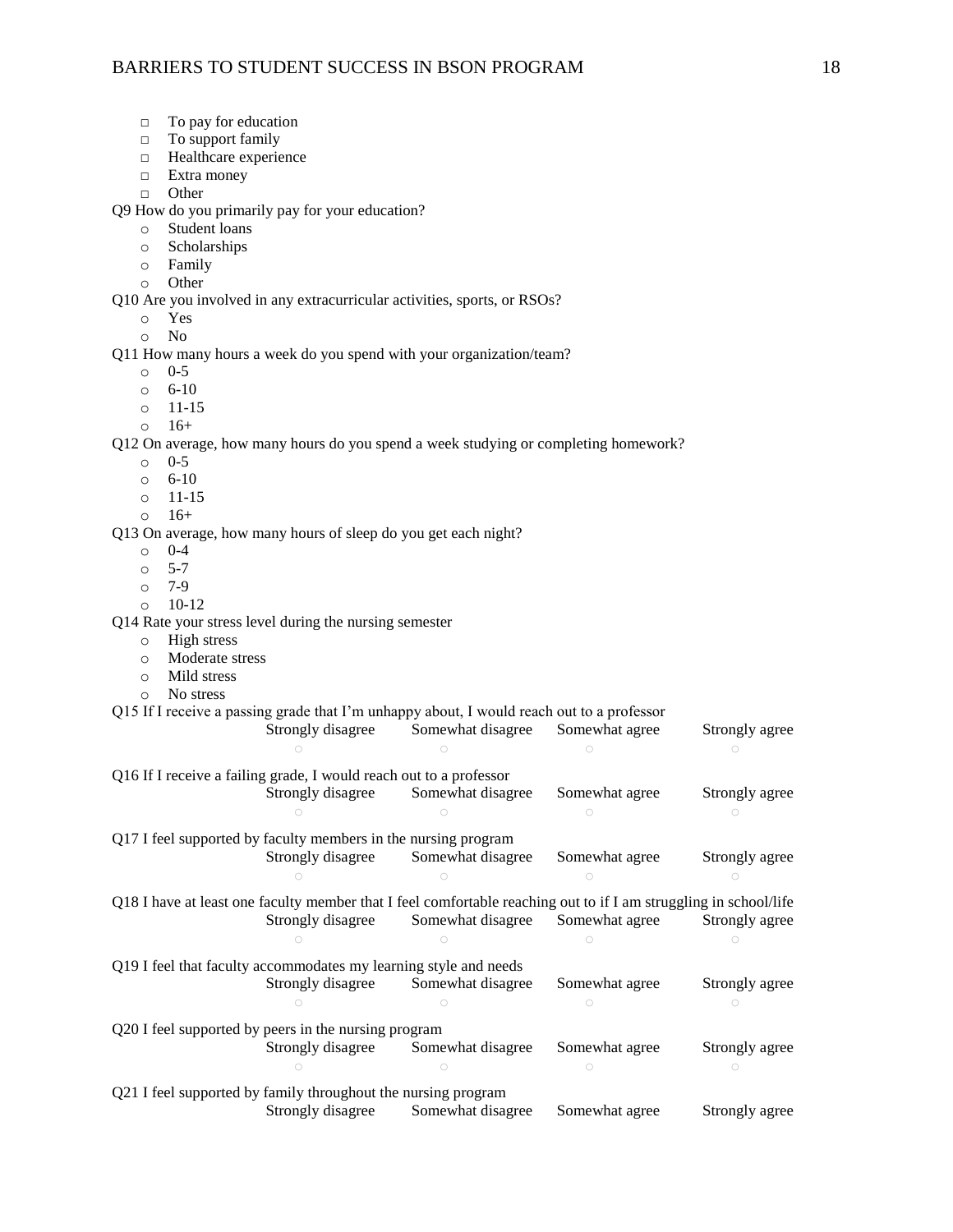### BARRIERS TO STUDENT SUCCESS IN BSON PROGRAM 19

|                                                                        | $\bigcirc$                                                                     | $\bigcirc$                      | $\bigcirc$                   | $\bigcirc$                   |
|------------------------------------------------------------------------|--------------------------------------------------------------------------------|---------------------------------|------------------------------|------------------------------|
|                                                                        |                                                                                |                                 |                              |                              |
| Q22 I feel that my cultural needs are supported throughout the program |                                                                                |                                 |                              |                              |
|                                                                        | Strongly disagree                                                              | Somewhat disagree               | Somewhat agree               | Strongly agree               |
|                                                                        | $\bigcirc$                                                                     | $\bigcirc$                      | $\circ$                      | $\circ$                      |
|                                                                        |                                                                                |                                 |                              |                              |
|                                                                        | Q23 I have felt discriminated against by faculty or peers during the program   |                                 |                              |                              |
|                                                                        | Strongly disagree                                                              | Somewhat disagree               | Somewhat agree               | Strongly agree               |
|                                                                        | $\circ$                                                                        | $\bigcirc$                      | $\bigcirc$                   | $\bigcirc$                   |
|                                                                        |                                                                                |                                 |                              |                              |
|                                                                        | Q24 A language barriers has impacted my academic success                       |                                 |                              |                              |
|                                                                        | Strongly disagree                                                              | Somewhat disagree               | Somewhat agree               | Strongly agree               |
|                                                                        | $\bigcirc$                                                                     |                                 |                              |                              |
|                                                                        |                                                                                |                                 | $\circ$                      | $\circ$                      |
|                                                                        | Q25 A lack of sleep regularly impacts my academic success                      |                                 |                              |                              |
|                                                                        | Strongly disagree                                                              | Somewhat disagree               | Somewhat agree               | Strongly agree               |
|                                                                        |                                                                                |                                 |                              |                              |
|                                                                        | $\bigcirc$                                                                     | $\circ$                         | $\bigcirc$                   | $\bigcirc$                   |
|                                                                        | Q26 I struggle to balance school, work, and social commitments                 |                                 |                              |                              |
|                                                                        |                                                                                |                                 |                              |                              |
|                                                                        | Strongly disagree                                                              | Somewhat disagree               | Somewhat agree               | Strongly agree               |
|                                                                        | $\bigcirc$                                                                     | $\bigcirc$                      | $\bigcirc$                   | $\bigcirc$                   |
|                                                                        |                                                                                |                                 |                              |                              |
|                                                                        | Q27 Financial struggle impact my academic success                              |                                 |                              |                              |
|                                                                        | Strongly disagree                                                              | Somewhat disagree               | Somewhat agree               | Strongly agree               |
|                                                                        | $\bigcirc$                                                                     | $\circ$                         | $\bigcirc$                   | $\bigcirc$                   |
|                                                                        |                                                                                |                                 |                              |                              |
|                                                                        | Q28 Home-life struggles impact my academic success                             |                                 |                              |                              |
|                                                                        | Strongly disagree                                                              | Somewhat disagree               | Somewhat agree               | Strongly agree               |
|                                                                        | $\bigcirc$                                                                     | $\bigcirc$                      | $\circ$                      | $\bigcirc$                   |
|                                                                        |                                                                                |                                 |                              |                              |
|                                                                        | Q29 Mental health struggles impact my academic success                         |                                 |                              |                              |
|                                                                        | Strongly disagree                                                              | Somewhat disagree               | Somewhat agree               | Strongly agree               |
|                                                                        |                                                                                |                                 |                              |                              |
|                                                                        |                                                                                |                                 |                              |                              |
|                                                                        | ∩                                                                              |                                 | $\bigcirc$                   | $\bigcirc$                   |
|                                                                        |                                                                                |                                 |                              |                              |
|                                                                        | Q30 Have you missed a class due to COVID-19?                                   |                                 |                              |                              |
| Yes<br>$\circ$                                                         |                                                                                |                                 |                              |                              |
| N <sub>o</sub><br>$\circ$                                              |                                                                                |                                 |                              |                              |
|                                                                        | Q31 Have you had to quarantine due to COVID-19?                                |                                 |                              |                              |
| Yes<br>$\circ$                                                         |                                                                                |                                 |                              |                              |
|                                                                        |                                                                                |                                 |                              |                              |
| N <sub>o</sub><br>$\circ$                                              |                                                                                |                                 |                              |                              |
|                                                                        | Q32 How many times have you had to quarantine?                                 |                                 |                              |                              |
| Once<br>$\circ$                                                        |                                                                                |                                 |                              |                              |
| Twice<br>$\circ$                                                       |                                                                                |                                 |                              |                              |
| Three times<br>$\circ$                                                 |                                                                                |                                 |                              |                              |
|                                                                        |                                                                                |                                 |                              |                              |
| More than three times<br>$\circ$                                       |                                                                                |                                 |                              |                              |
|                                                                        | Q33 I have worried about passing the semester due to quarantining for COVID-19 |                                 |                              |                              |
|                                                                        | Strongly disagree                                                              | Somewhat disagree               | Somewhat agree               | Strongly agree               |
|                                                                        | $\circ$                                                                        | $\circ$                         | $\bigcirc$                   | $\circ$                      |
|                                                                        |                                                                                |                                 |                              |                              |
|                                                                        | Q34 I have felt supported by faculty during the COVID-19 pandemic              |                                 |                              |                              |
|                                                                        | Strongly disagree                                                              | Somewhat disagree               | Somewhat agree               | Strongly agree               |
|                                                                        | $\circ$                                                                        | $\bigcirc$                      | $\circ$                      | $\bigcirc$                   |
|                                                                        |                                                                                |                                 |                              |                              |
|                                                                        | Q35 I have felt supported by classmates during the pandemic                    |                                 |                              |                              |
|                                                                        | Strongly disagree                                                              | Somewhat disagree               | Somewhat agree               | Strongly agree               |
|                                                                        | $\circ$                                                                        | $\bigcirc$                      | $\bigcirc$                   | $\bigcirc$                   |
|                                                                        |                                                                                |                                 |                              |                              |
|                                                                        | Q36 I have struggled with the transition to online learning                    |                                 |                              |                              |
|                                                                        |                                                                                |                                 |                              |                              |
|                                                                        | Strongly disagree<br>$\bigcirc$                                                | Somewhat disagree<br>$\bigcirc$ | Somewhat agree<br>$\bigcirc$ | Strongly agree<br>$\bigcirc$ |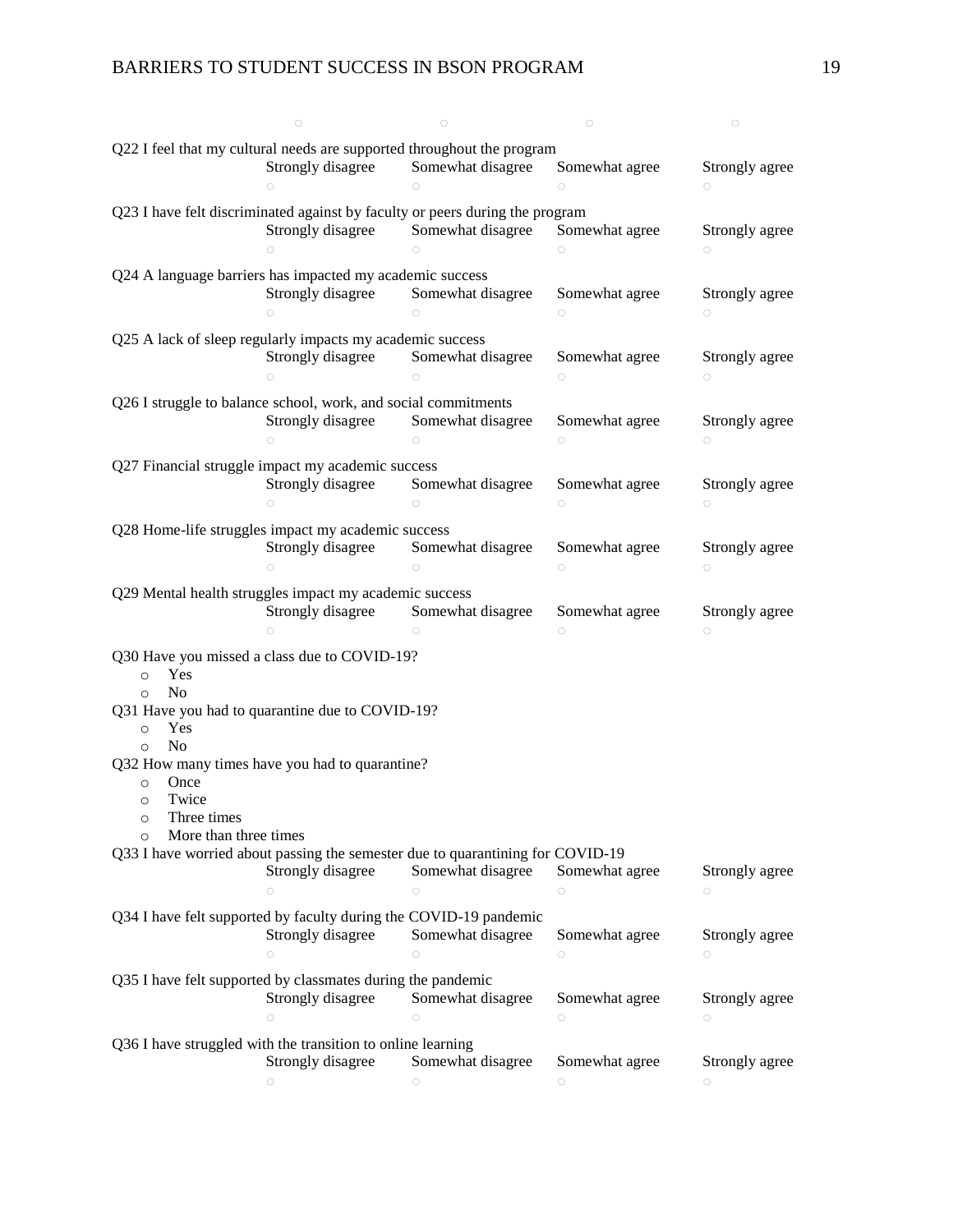### BARRIERS TO STUDENT SUCCESS IN BSON PROGRAM 20

| Q37 I have felt isolated during online class                                                               |                                                                                              |                   |                |                |  |  |
|------------------------------------------------------------------------------------------------------------|----------------------------------------------------------------------------------------------|-------------------|----------------|----------------|--|--|
|                                                                                                            | Strongly disagree                                                                            | Somewhat disagree | Somewhat agree | Strongly agree |  |  |
|                                                                                                            | $\bigcirc$                                                                                   | $\bigcirc$        | $\bigcirc$     | $\bigcirc$     |  |  |
| Q38 I have felt safe at clinical during the pandemic                                                       |                                                                                              |                   |                |                |  |  |
|                                                                                                            | Strongly disagree                                                                            | Somewhat disagree | Somewhat agree | Strongly agree |  |  |
|                                                                                                            | $\bigcirc$                                                                                   | $\bigcirc$        | $\circ$        | $\circ$        |  |  |
|                                                                                                            |                                                                                              |                   |                |                |  |  |
| Q39 The pandemic has altered my perspective about becoming a nurse                                         |                                                                                              |                   |                |                |  |  |
|                                                                                                            | Strongly disagree                                                                            | Somewhat disagree | Somewhat agree | Strongly agree |  |  |
|                                                                                                            | $\bigcirc$                                                                                   | $\bigcirc$        | $\bigcirc$     | $\circ$        |  |  |
| Q40 I feel that the BSON program has prepared me to be a nurse                                             |                                                                                              |                   |                |                |  |  |
|                                                                                                            | Strongly disagree                                                                            | Somewhat disagree | Somewhat agree | Strongly agree |  |  |
|                                                                                                            |                                                                                              |                   | $\bigcirc$     | $\circ$        |  |  |
|                                                                                                            | Q41 I am concerned about my mental health due to the COVID-19 pandemic                       |                   |                |                |  |  |
| Q42 Have you sought professional help?                                                                     |                                                                                              |                   |                |                |  |  |
| Yes<br>$\circ$                                                                                             |                                                                                              |                   |                |                |  |  |
| No<br>$\circ$                                                                                              |                                                                                              |                   |                |                |  |  |
|                                                                                                            | Q43 If you have not sought professional help, please describe you reason(s) why              |                   |                |                |  |  |
|                                                                                                            | Q44 Have you received any peer-mentoring or have been a part of the Empower Success program? |                   |                |                |  |  |
| Yes<br>$\circ$                                                                                             |                                                                                              |                   |                |                |  |  |
| N <sub>0</sub><br>$\circ$                                                                                  |                                                                                              |                   |                |                |  |  |
|                                                                                                            | Q45 Do you feel that peer-mentoring contributed to your academic success?                    |                   |                |                |  |  |
| Yes<br>$\circ$                                                                                             |                                                                                              |                   |                |                |  |  |
| N <sub>o</sub><br>$\circ$                                                                                  |                                                                                              |                   |                |                |  |  |
| Q46 Are you aware of the Empower Success program?                                                          |                                                                                              |                   |                |                |  |  |
| Yes<br>$\circ$                                                                                             |                                                                                              |                   |                |                |  |  |
| N <sub>0</sub><br>$\circ$                                                                                  |                                                                                              |                   |                |                |  |  |
| Q47 If the nursing program offered peer-mentoring to everyone, at no cost, would you take advantage of it? |                                                                                              |                   |                |                |  |  |
| Yes<br>$\circ$<br>Maybe<br>$\circ$                                                                         |                                                                                              |                   |                |                |  |  |
| N <sub>0</sub><br>$\circ$                                                                                  |                                                                                              |                   |                |                |  |  |
| Q48 Are you aware of YOU at Western?                                                                       |                                                                                              |                   |                |                |  |  |
| Yes<br>$\circ$                                                                                             |                                                                                              |                   |                |                |  |  |
| No<br>$\circ$                                                                                              |                                                                                              |                   |                |                |  |  |
| Q49 Do you find YOU's resources beneficial?                                                                |                                                                                              |                   |                |                |  |  |
| Yes<br>$\circ$                                                                                             |                                                                                              |                   |                |                |  |  |
| N <sub>0</sub><br>$\Omega$                                                                                 |                                                                                              |                   |                |                |  |  |
| Q50 Do you feel that campus resources are accessible to you?                                               |                                                                                              |                   |                |                |  |  |
| Yes<br>$\circ$                                                                                             |                                                                                              |                   |                |                |  |  |
| N <sub>0</sub><br>$\circ$                                                                                  |                                                                                              |                   |                |                |  |  |
| Q51 What is your biggest concern surrounding nursing school right now?                                     |                                                                                              |                   |                |                |  |  |
| Q52 What advice would you give to faculty to better support your academic success?                         |                                                                                              |                   |                |                |  |  |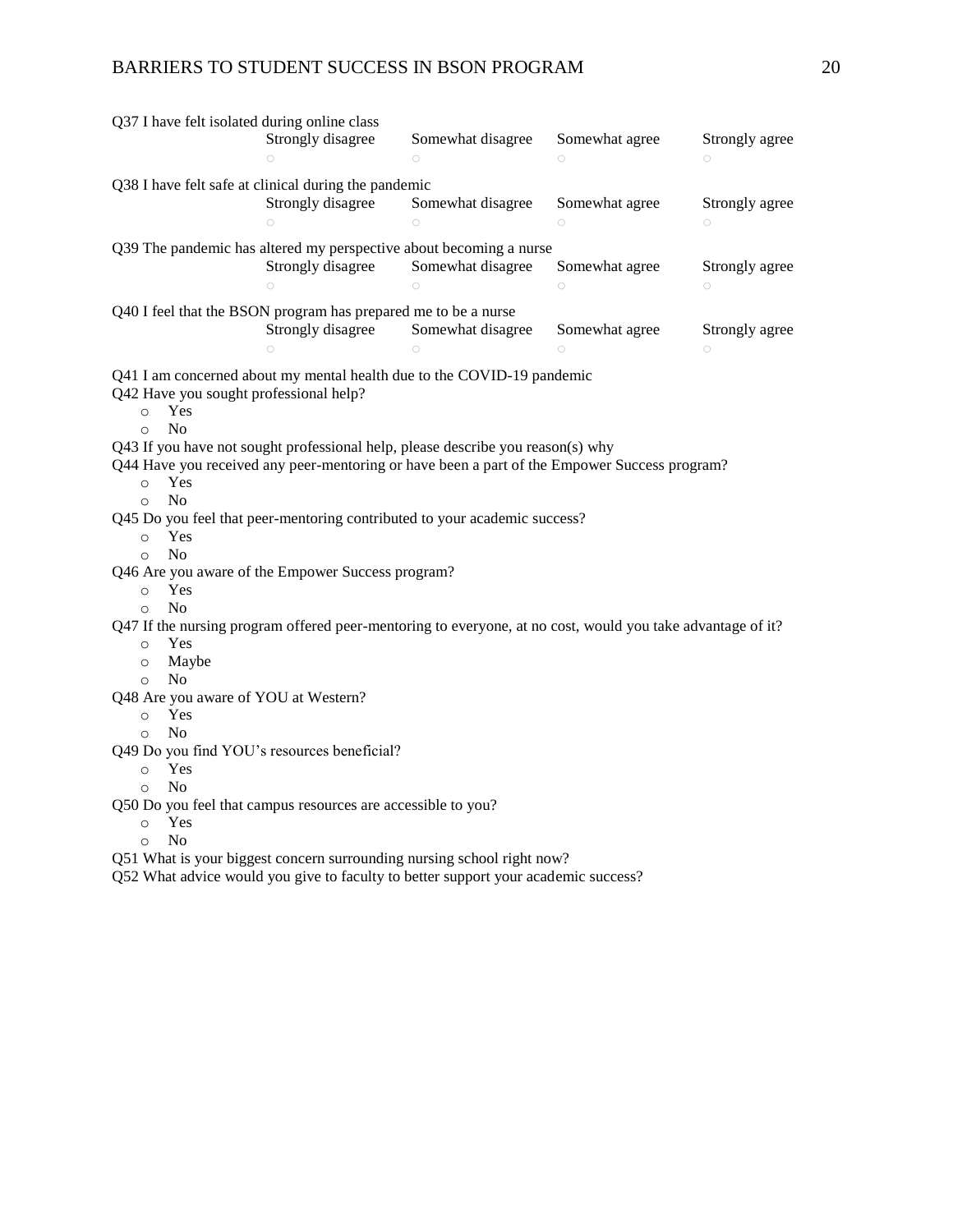



# **Faculty Support**

**Statement of Support**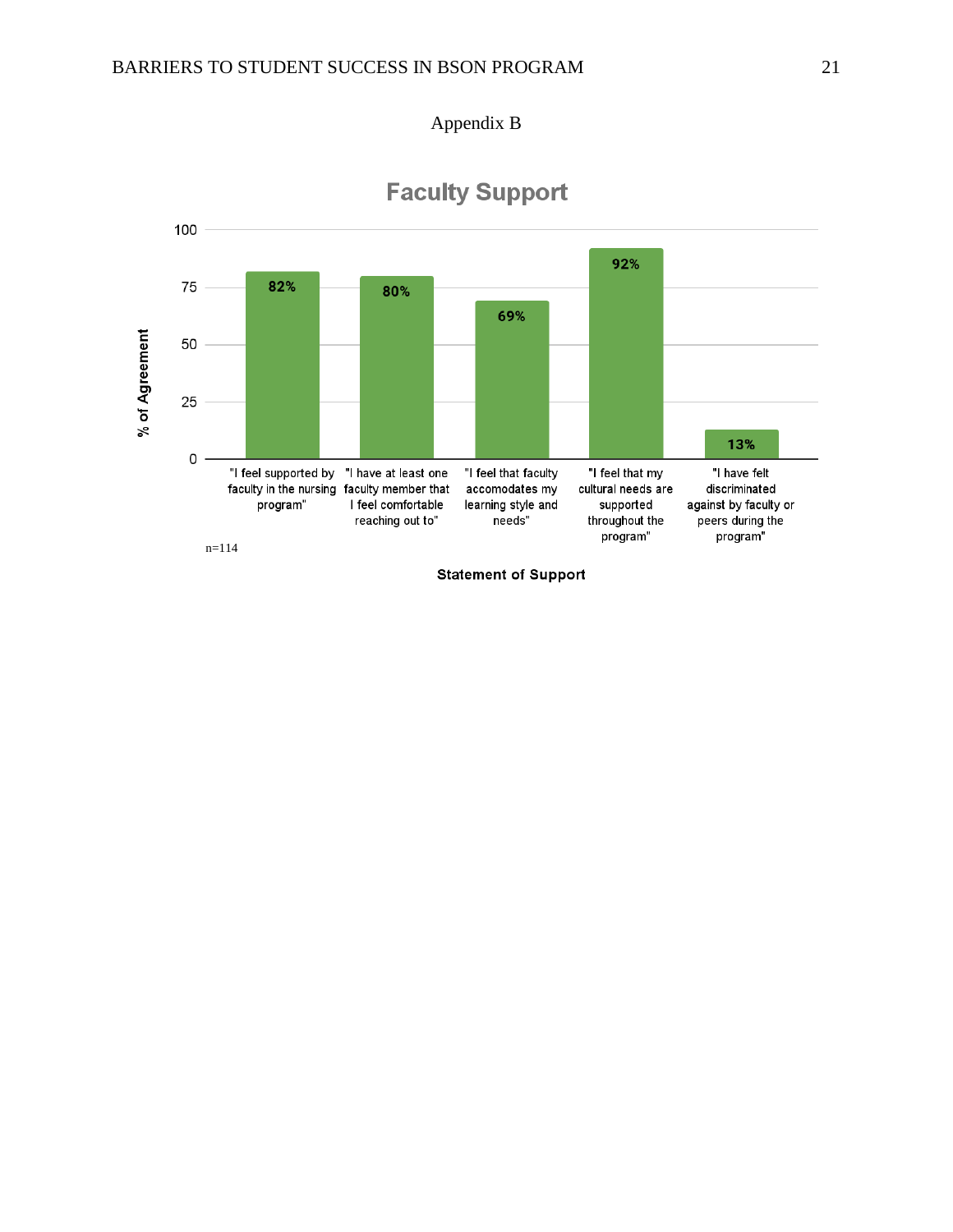



### **Influences on Student Academic Success**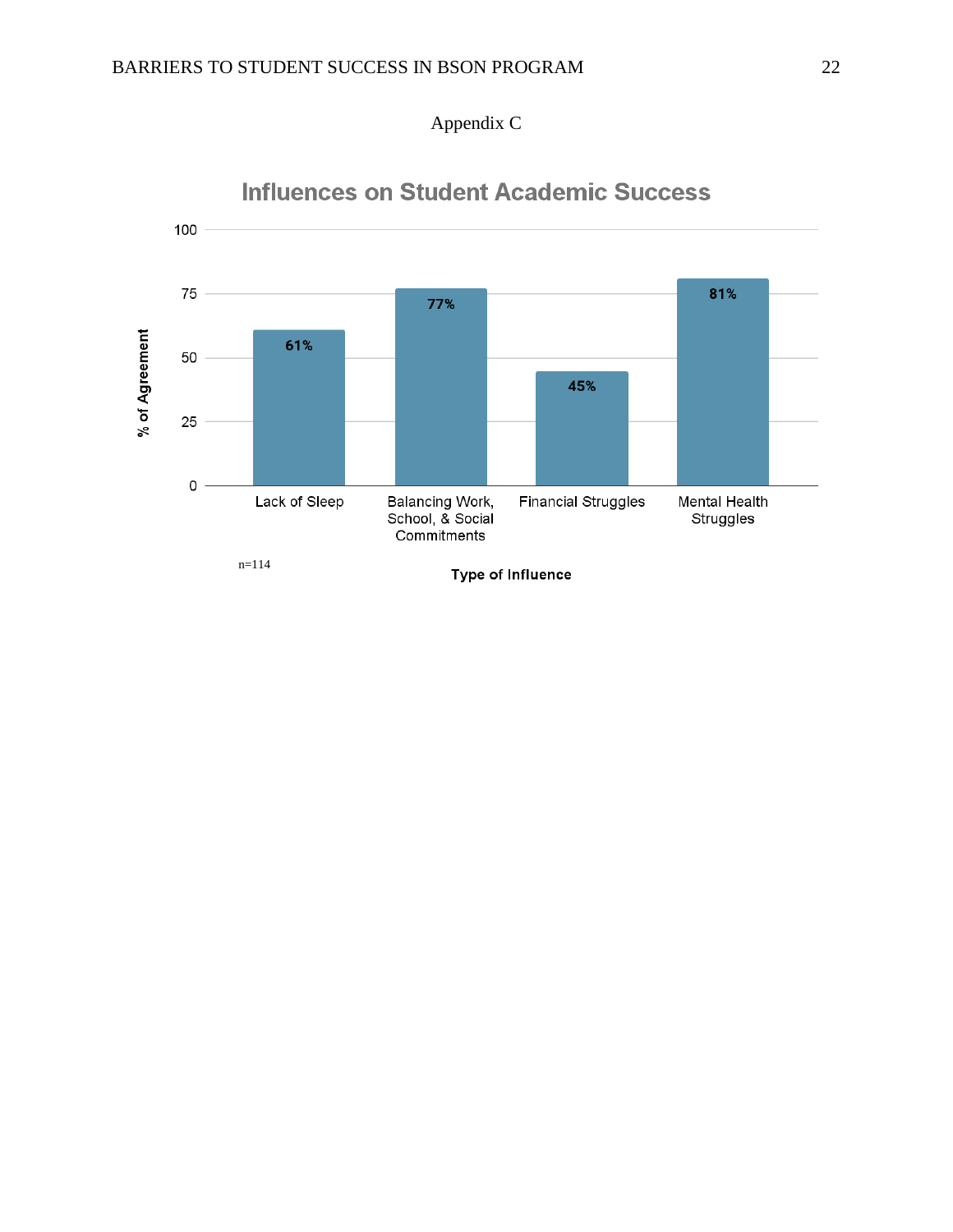

# **COVID-19 Influences on Student Experiences**

Appendix D

n=114

**Type of Influence**